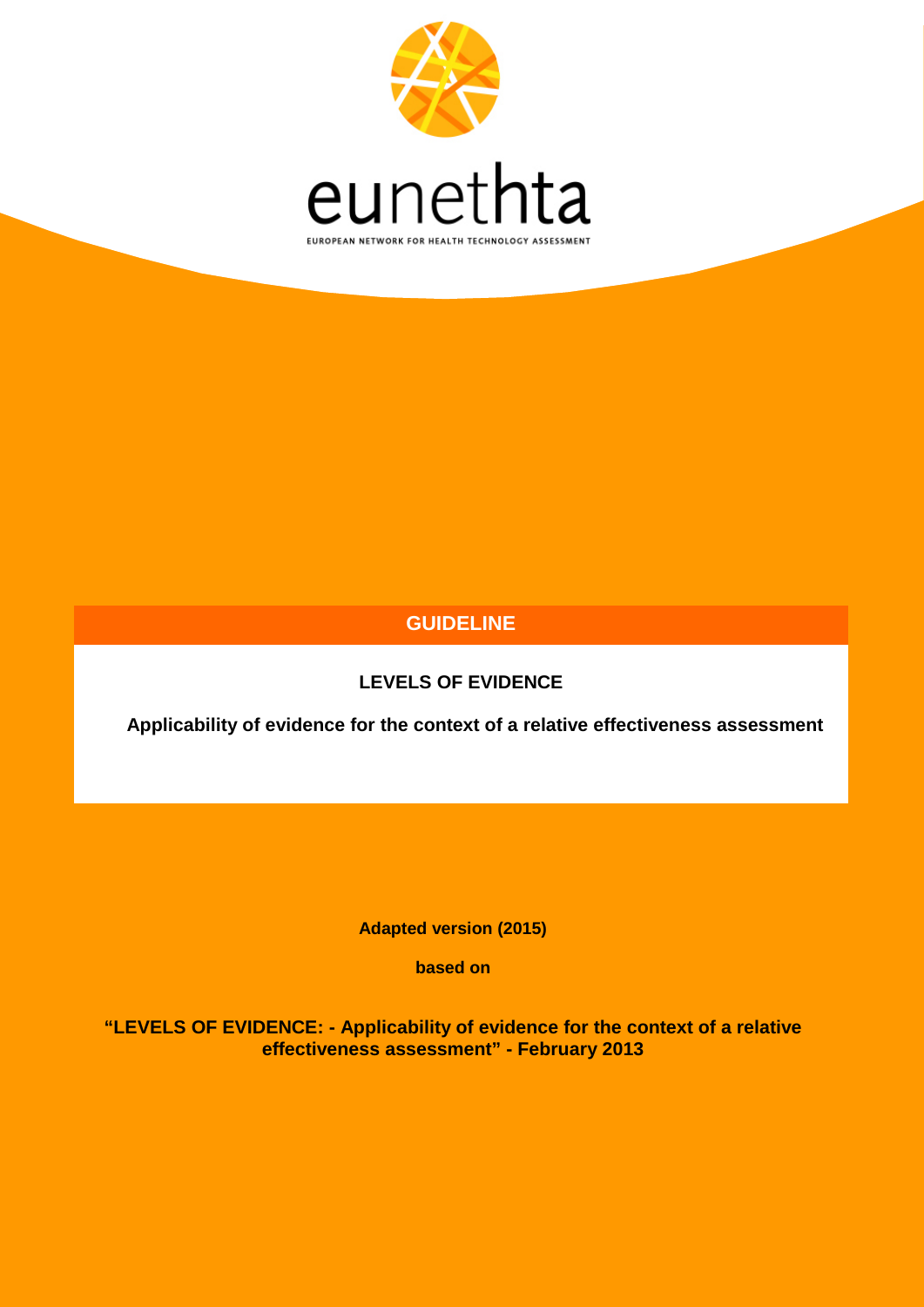The primary objective of EUnetHTA JA1 WP5 methodology guidelines was to focus on methodological challenges that are encountered by HTA assessors while performing a rapid relative effectiveness assessment of pharmaceuticals.

The guideline "Levels of evidence: applicability of evidence for the context of a relative effectiveness assessment of pharmaceuticals" has been elaborated during Joint Action 1 by experts from ZIN (former CVZ), reviewed and validated by all members of WP5 of the EUnetHTA network; the whole process was coordinated by HAS.

During Joint Action 2 the wording in this document has been revised by WP7 in order to extend the scope of the text and recommendations from pharmaceuticals only to the assessment of all health technologies. Content and recommendations remained unchanged.

This guideline represents a consolidated view of non-binding recommendations of EUnetHTA network members and in no case an official opinion of the participating institutions or individuals.

**Disclaimer:** EUnetHTA Joint Action 2 is supported by a grant from the European Commission. The sole responsibility for the content of this document lies with the authors and neither the European Commission nor EUnetHTA are responsible for any use that may be made of the information contained therein.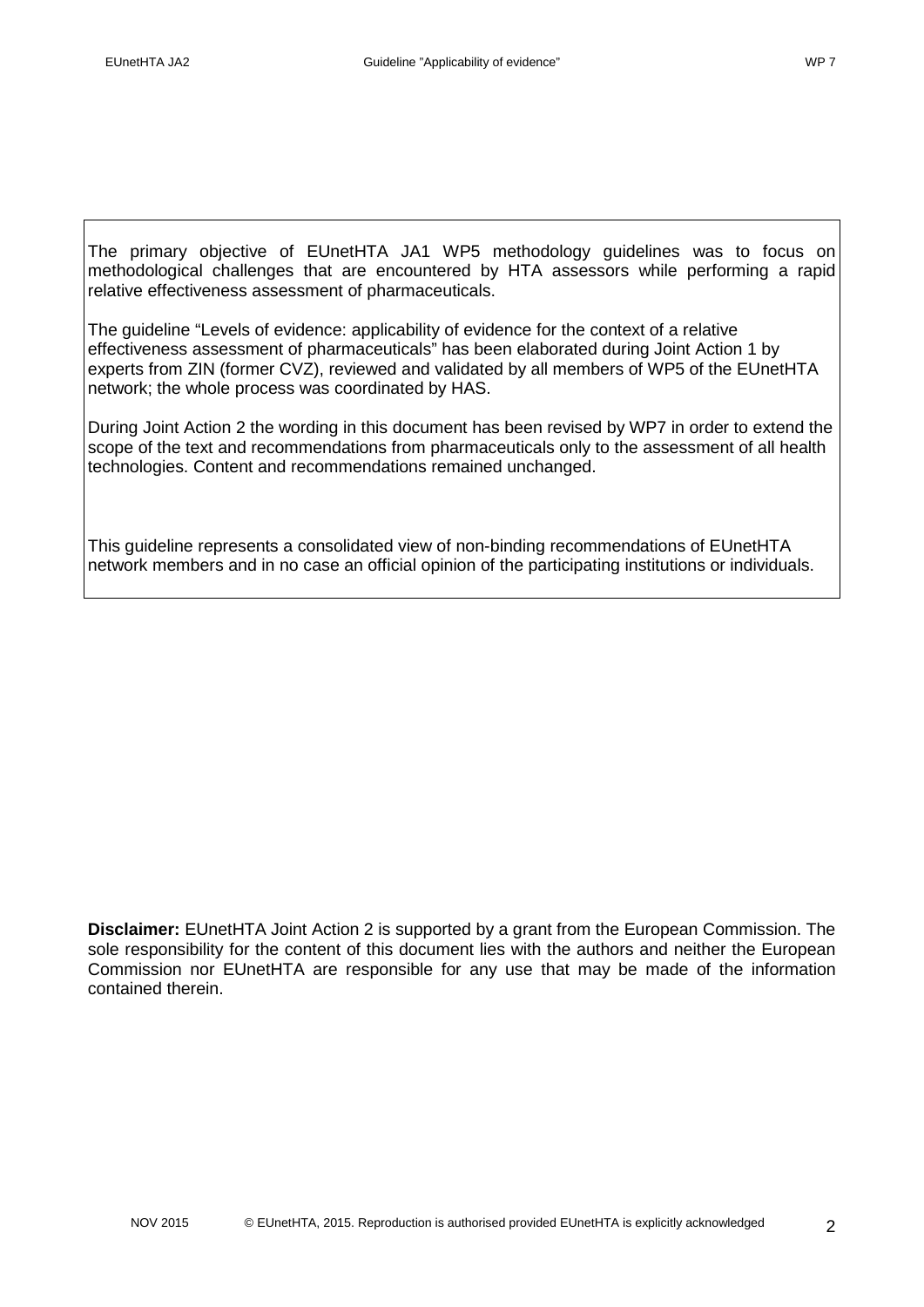# **Table of contents**

| 2.2.1.                                                                      |  |
|-----------------------------------------------------------------------------|--|
| 3.                                                                          |  |
|                                                                             |  |
| Annexe 1. Characteristics of individual studies that may affect external    |  |
|                                                                             |  |
|                                                                             |  |
|                                                                             |  |
|                                                                             |  |
|                                                                             |  |
|                                                                             |  |
| Annexe 4. Overview of lists with criteria to determine the applicability 30 |  |
| Annexe 5. Questions developed by PHARMAC to address the applicability of    |  |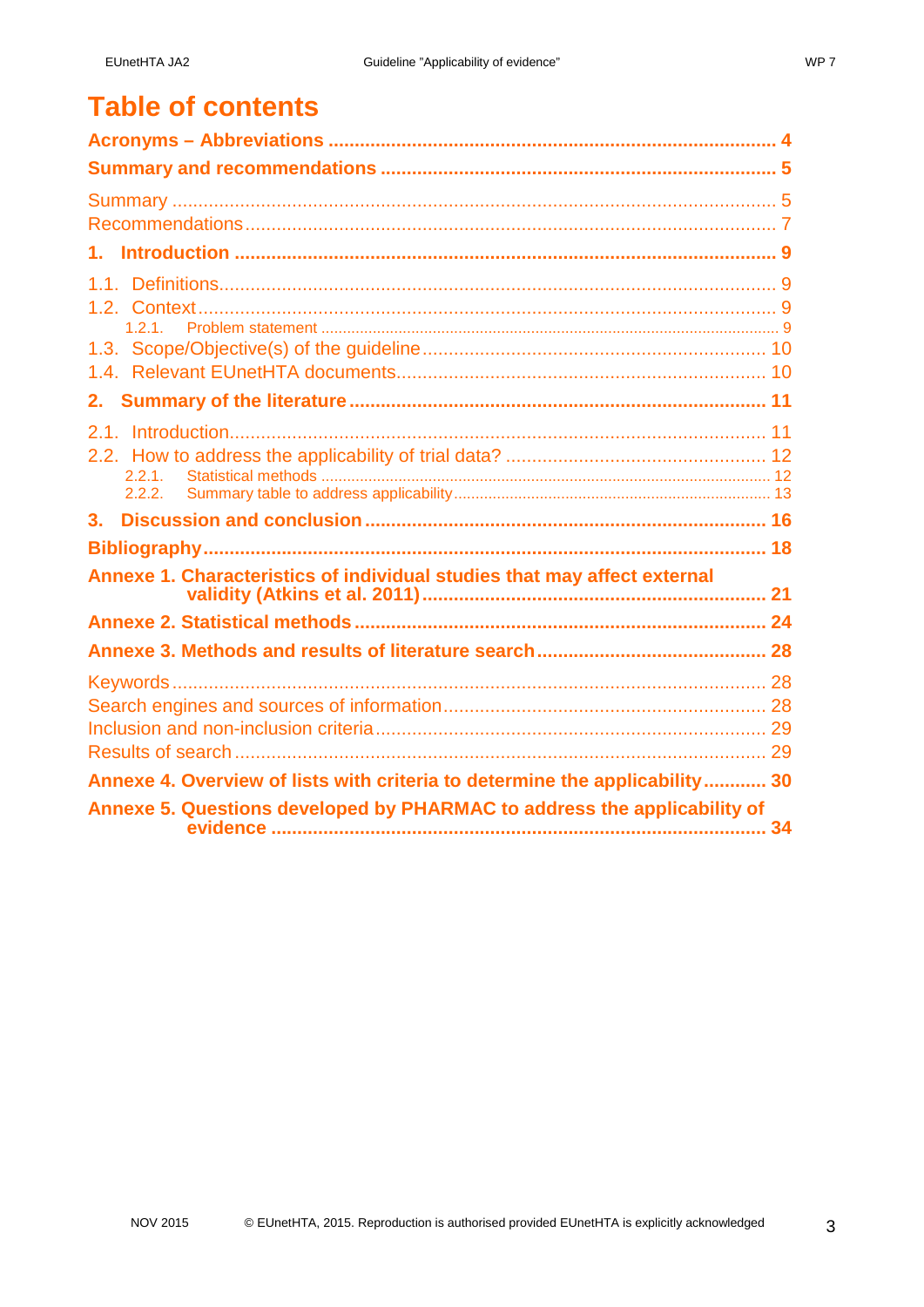# <span id="page-3-0"></span>**Acronyms – Abbreviations**

| AHRQ           | Agency for Healthcare Research and Quality                             |
|----------------|------------------------------------------------------------------------|
| <b>AHTAPol</b> | Agency for Health Technology Assessment in Poland                      |
| <b>CADTH</b>   | Canadian Agency for Drugs and Technologies in Health                   |
| <b>DACEHTA</b> | Danish Centre for Health Technology Assessment                         |
| <b>HIQA</b>    | Health Information & Quality Authority (Ireland)                       |
| <b>HTA</b>     | health technology assessment                                           |
| <b>IQWIG</b>   | Institute for Quality and Efficiency in Health Care (Germany)          |
| <b>INAHTA</b>  | International Network of Agencies for Health Technology Assessment     |
| <b>NICE</b>    | National Institute for Health and Clinical Excellence (United Kingdom) |
| <b>PBAC</b>    | Pharmaceutical Benefits Advisory Committee (Australia)                 |
| <b>PHARMAC</b> | The New Zealand Pharmaceutical Management Agency                       |
| <b>PICOS</b>   | patient intervention comparison outcome setting                        |
| <b>RCT</b>     | randomised controlled trial                                            |
| <b>TLV</b>     | Dental and Pharmaceutical Benefits Agency (Sweden)                     |
| <b>ZIN</b>     | Zorginstituut Nederland                                                |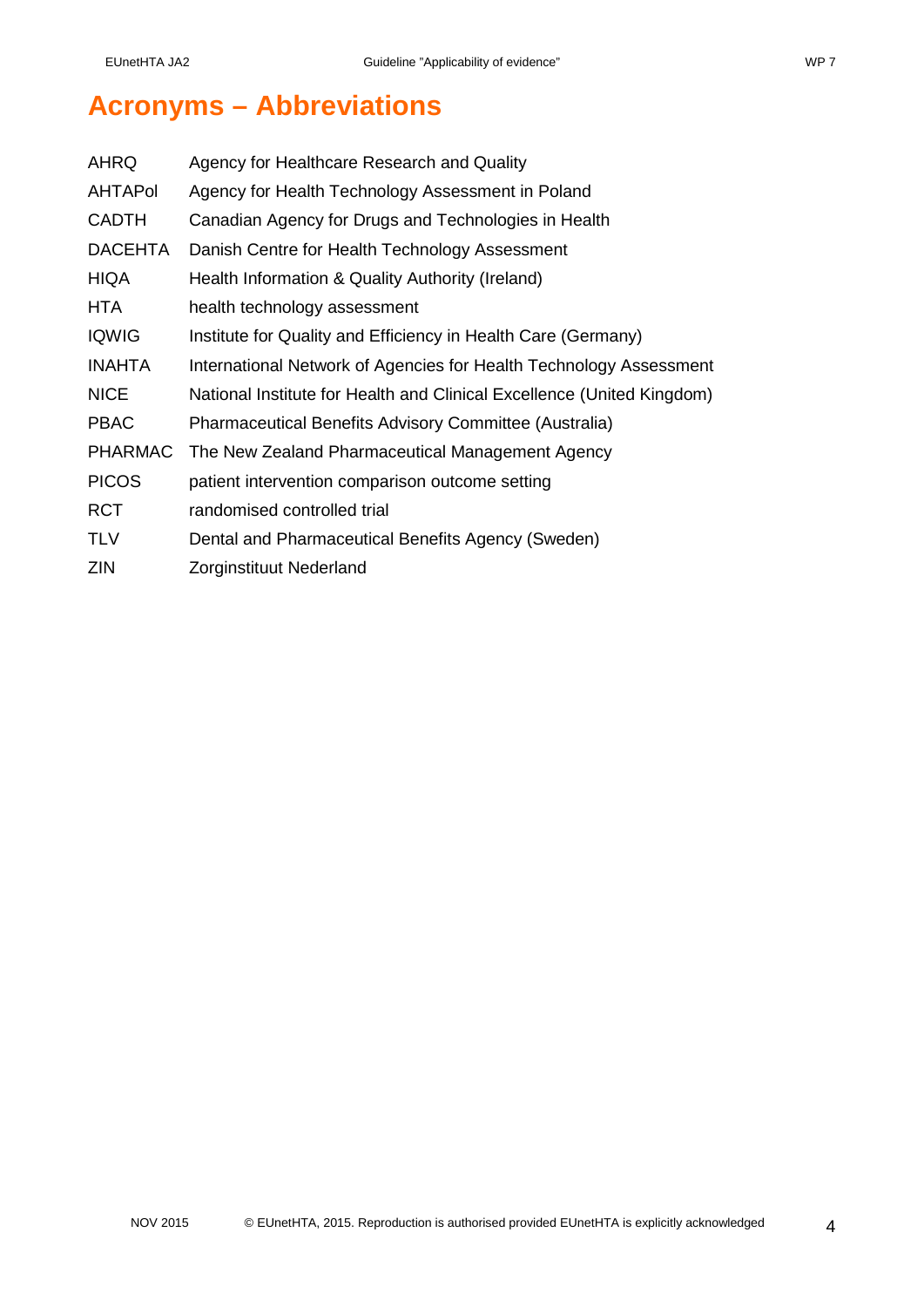# <span id="page-4-0"></span>**Summary and recommendations**

## <span id="page-4-1"></span>*Summary*

Applicability, also known as external validity/ generalisability/ or transposability, is the extent to which the effects observed in clinical studies are likely to reflect the expected results when a specific intervention is applied to the population of interest. In case of a relative effectiveness assessment (REA), the population of interest refers to the patient population that is being assessed as part of the REA. Internal validity is the extent to which the design, conduct, analysis and reporting of a randomised controlled trial (RCT) eliminate the possibility of bias. Bias is defined as the systematic distortion of the estimated intervention effect away from the "truth". 'Internal validity' is discussed in more detail in the EUnetHTA guideline on internal validity. The aim of this guideline on applicability is to assess whether there is a relevant effect modification when a specific intervention is applied to the population of interest.

To assess the relative effectiveness of interventions, trials with a pragmatic approach which have more 'noise of practice', are more suitable than trials with an explanatory approach that are conducted within a strict trials setting. No trial is completely pragmatic or explanatory, rather every trial can be positioned somewhere between the extremes and has its pragmatic and explanatory elements. In practice, especially at the time of a rapid assessment, trials with a pragmatic approach may not be available. In this instance it is even more important to consider the applicability of the data that are available. A useful instrument to test the applicability is through statistical modelling with, for example, meta-analysis. However, even this type of evidence may not be commonly available, especially in case of a rapid assessment. Moreover, time and resources to do such analysis as part of the assessment may be scarce.

Regardless of the availability of trials with a pragmatic approach or meta-analysis that address applicability, the assessor of a relative effectiveness assessment should always indicate the likeliness that the available evidence is applicable to the decision problems. In order to address the applicability in an assessment report a 4-step process is recommended, after carefully defining the target population. This process was developed by Atkins et al. (2011) and it is based on Patient, Intervention, Comparator, Outcome, Setting (PICOS):

Step 1. Determine the most important factors that may affect applicability (the table in Annexe 1 can be helpful);

Step 2. Systematically abstract and report key characteristics that may affect applicability in evidence tables (highlight studies with a pragmatic approach and data on size of effect modification);

Step 3. Make and report judgements about major limitations to applicability of individual studies;

Step 4. Consider and summarize the applicability of a body of evidence (use format of table 2 in section 2.2.2).

Due to the limited timeframe of a Rapid assessment (e.g. 90 days) the 4-steps process may be considered too labour intensive. However, a summary table of the applicability of the evidence based on the PICOS framework should at least be presented in each relative effectiveness assessment in order to envisage potential applicability problems.

In conclusion, to assess applicability of clinical data for the population of interest, this guideline recommends usage of data from trials with a pragmatic approach. If available, statistical analysis that addresses effect modification of results to a specific/general patient population/setting should be included in the assessment. In addition, to address the applicability of the evidence in each relative effectiveness assessment systematically and in a transparent manner a summary table of the applicability of the evidence based on the PICOS framework should always be presented. Preferably this should be based on the 4-step process that is proposed by Atkins et al. (2011). Evaluating the applicability of the evidence cannot be based on a pre-defined formula. Depending on the topic, interpretation of the applicability may vary. Finally, it should always be considered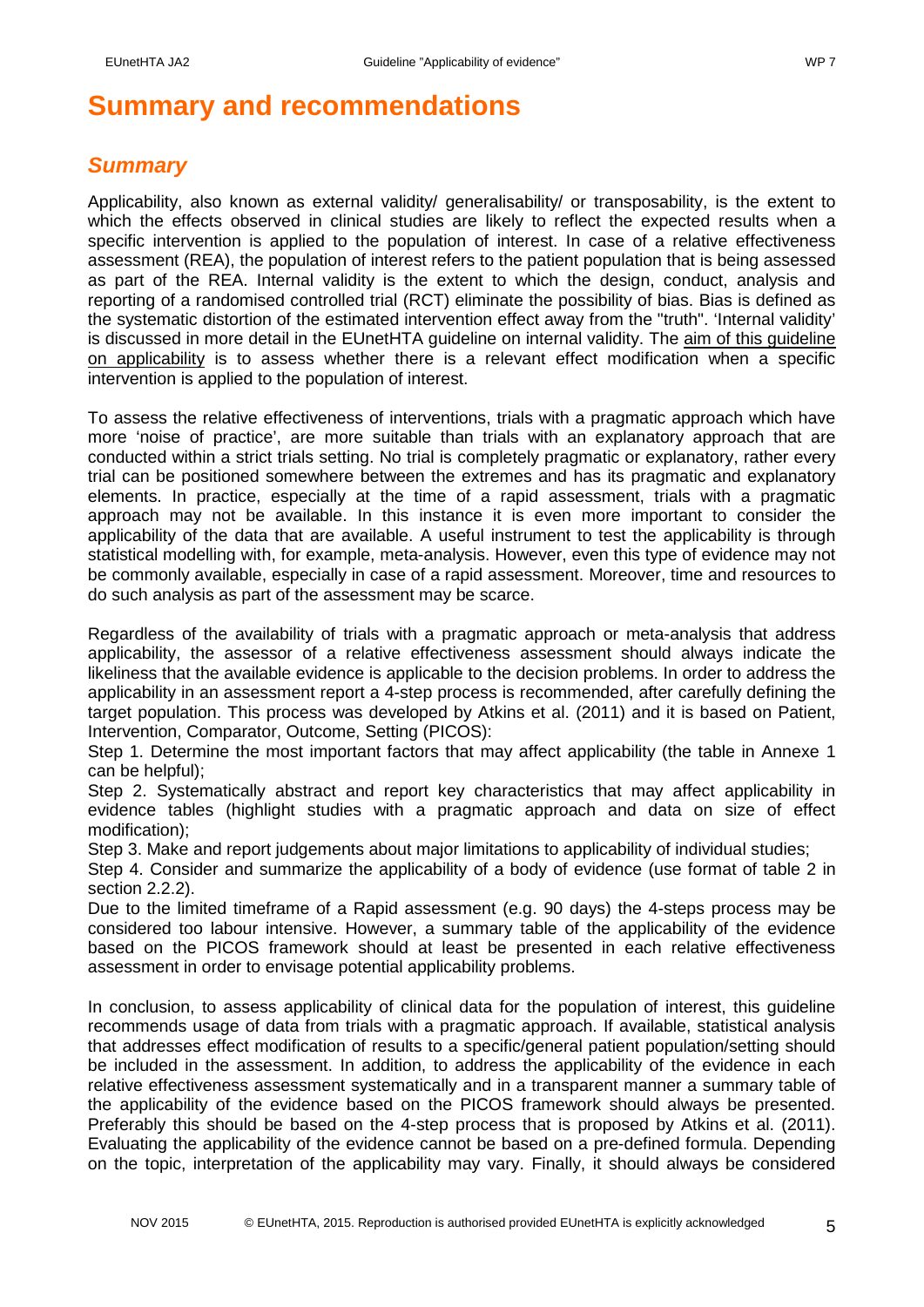whether the relevant elements of applicability are context dependent, and as such should be considered in a local context, or can be addressed in general.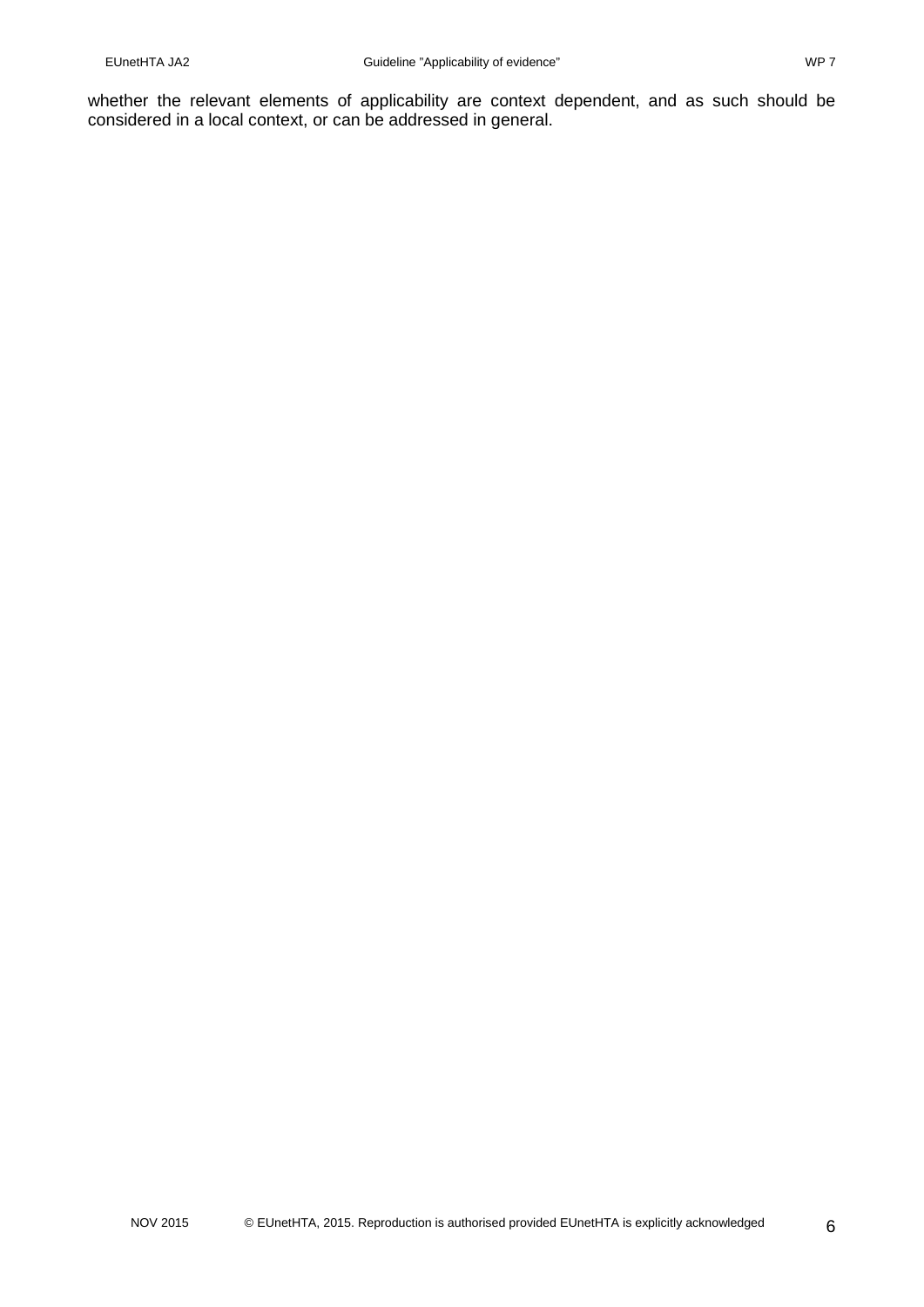# <span id="page-6-0"></span>*Recommendations*

#### **Recommendation 1**

Applicability is defined as the extent to which the effects observed in clinical studies are likely to reflect the expected results when a specific intervention is applied to the population of interest. Applicability should be considered in each assessment of relative effectiveness. The aim of assessing applicability is to consider whether a relevant effect modification is likely in the population of interest as compared to the results in the clinical studies.

(section 2.1)

#### **Recommendation 2**

Prior to assessing the applicability, causality between treatment and outcome should be established (internal validity is a pre-requisite of applicability).

(section 2.1)

### **Recommendation 3**

To assess the relative effectiveness of interventions, trials with a pragmatic approach are more suitable than trials with an explanatory approach as the results are more likely to occur in clinical practice. If available, data from trials with a pragmatic approach should always be included in the assessment (if the trial has been performed in the population of interest).

(section 2.1)

#### **Recommendation 4**

If available, analysis that addresses effect modification of results to a specific/general patient population/setting (e.g. effect model, meta-analysis) should be included in the assessment.

(section 2.2.1)

#### **Recommendation 5**

Assessors should describe differences between available evidence and the ideal evidence to address the question being asked. They should offer a qualitative judgement about the importance and potential effect of those differences.

a) First, the authors should carefully identify and describe the target population

b) It should be noted that the size of the effect modifications (the numerical value of the effect) can only be addressed by statistical methods.

c) The most applicable evidence may differ when considering benefits or harms since these often depend on distinct physiological processes. Therefore applicability should be judged separately for different outcomes.

d) To address the applicability in a report the 4-step process developed by Atkins et al (2011) is recommended: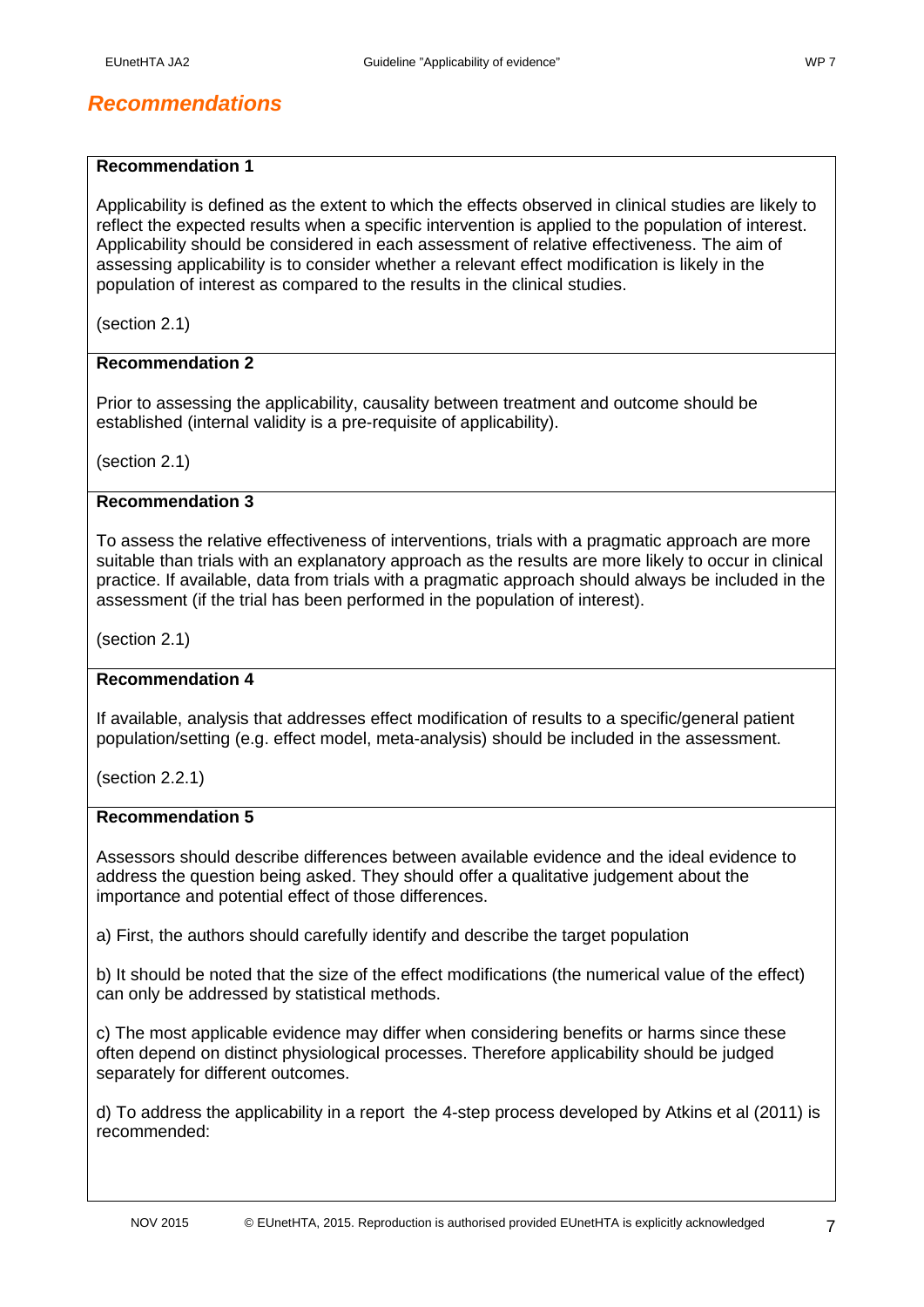- **Step 2.** Systematically abstract and report key characteristics that may affect applicability in evidence tables (highlight studies with a pragmatic approach and data on effect size of effect modification).
- **Step 3.** Make and report judgements about major limitations to applicability of individual studies.
- **Step 4.** Consider and summarize the applicability of a body of evidence (use format of table below)

For details we refer to the guideline by Atkins et al.(2011)

e) For a rapid assessment (limited timeframe) the 4-step process described above may not be feasible. In any case, it is recommended to at least fill in the summary table which will help envisage potential applicability issues.

f) The following aspects are important to include in the description:

- o It is likely that not all data are available to complete the table. In case of missing data this should be described as well.
- o The section on outcomes should include a comment regarding which effect measure is less likely to be subject to effect modification (e.g. which effect measure is more/less likely to be different in the population of interest in a particular setting than in the available trials).
- o It should always be considered and addressed whether a specific element that is relevant for the applicability can be assessed in general or whether this should be done in the local (national) context.

(section 2.2.2)

### **Recommendation 6**

It should be noted that evaluating the applicability of the evidence is not a pre-defined formula. Depending on the topic interpretation of the applicability may vary. For example, for a rare disease other considerations and requirements may be relevant compared to a non-rare disease. Regardless of the topic it is very relevant that *the considerations are transparently reported in the assessment report*.

#### **Table 1. Elements to be included in a summary table characterising the applicability of a body of studies**

| <b>Domain</b>                        | Description of applicability of evidence                                                                                                                                                                                                                                                                                       |
|--------------------------------------|--------------------------------------------------------------------------------------------------------------------------------------------------------------------------------------------------------------------------------------------------------------------------------------------------------------------------------|
| Population                           | [Describe general characteristics of enrolled populations, how this might differ from<br>target population, and effects on baseline risk for benefits or harms. Where possible,<br>describe the proportion with characteristics potentially affecting applicability (e.g. %<br>over age 65) rather than the range or average.] |
| Intervention                         | [Describe general characteristics and range of interventions and how they compare to<br>those in routine use, and how this might affect benefits or harms from the<br><i>intervention.]</i>                                                                                                                                    |
| Comparators                          | [Describe comparators used. Describe whether they reflect best alternative treatment<br>and how this may influence treatment effect size.]                                                                                                                                                                                     |
| Outcomes                             | [Describe what outcomes are most frequently reported and over what time period.<br>Describe whether the measured outcomes and timing reflect the most important<br>clinical benefits and harms.]                                                                                                                               |
| Setting<br>Source: Atkins of al 2011 | [Describe geographic and clinical setting of studies. Describe whether or not they<br>reflect the settings in which the intervention will be typically used and how this may<br>influence the assessment of intervention effect.]                                                                                              |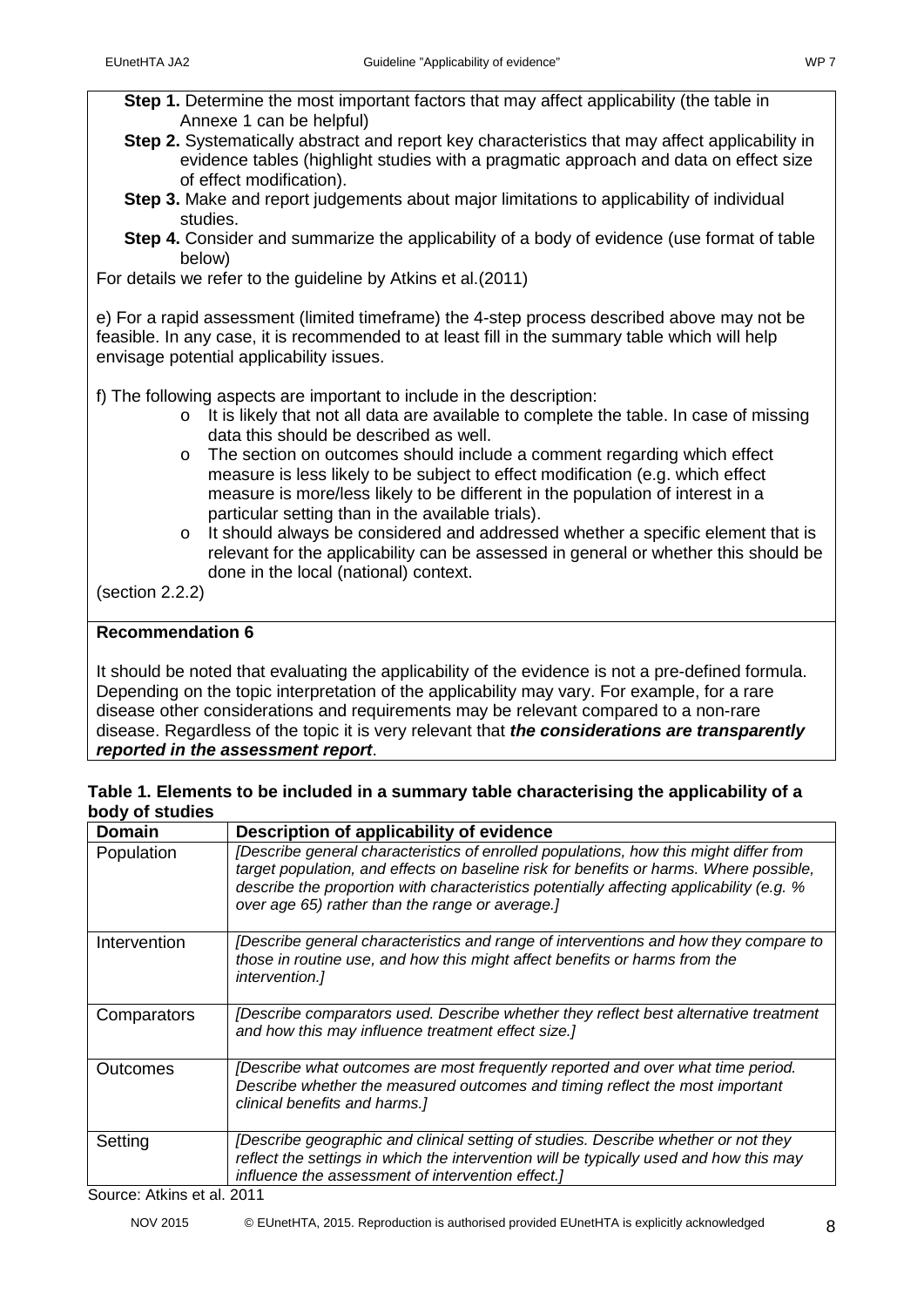# <span id="page-8-0"></span>**1. Introduction**

# <span id="page-8-1"></span>*1.1. Definitions*

- **Applicability:** The extent to which the effects observed in clinical studies are likely to reflect the expected results when a specific intervention is applied to the population of interest. The aim of assessing applicability is to assess whether a relevant effect modification is likely in the population of interest.
- **Relative effectiveness:** can be defined as the extent to which an intervention does more good than harm compared to one or more intervention alternatives for achieving the desired results when provided under the usual circumstances of health care practice (Pharmaceutical Forum 2008).
- **Health technology assessment**: The systematic evaluation of properties, effects, and/or impacts of health care technology. It may address the direct, intended consequences of technologies as well as their indirect, unintended consequences. Its main purpose is to inform technology-related policymaking in health care. Health technology assessment is conducted by interdisciplinary groups using explicit analytical frameworks drawing from a variety of methods (INAHTA).
- (**Single) Rapid assessment of relative effectiveness**: defined as rapid assessment of a new technology at the time of introduction to the market and comparing the new technology to standard of care. This will be referred to hereafter as the *rapid assessment;*
- **(Multiple) Full assessment of relative effectiveness**: defined as full assessment (nonrapid) of (all) available technolog(y)(ies) for a particular step in a treatment pathway for a specific condition. This will be referred to hereafter as the *full assessment.*
- **Effect modification:** when characteristics of the patient, intervention, or setting modify the relative effect of the intervention on the main outcome (Atkins et al. 2011)

# <span id="page-8-2"></span>*1.2. Context*

### <span id="page-8-3"></span>**1.2.1. Problem statement**

Clinical studies must be internally valid. But to be clinically useful, the result must also be applicable to a definable group of patients, in a particular clinical setting, for which the health technology assessment (HTA) is required. This is especially relevant for assessing the relative effectiveness of an intervention, which focuses on results when provided under the usual circumstances of health care practice. Assessing whether the results of a clinical trial are also relevant to a definable group of patients in a particular clinical setting is the concept of 'applicability'.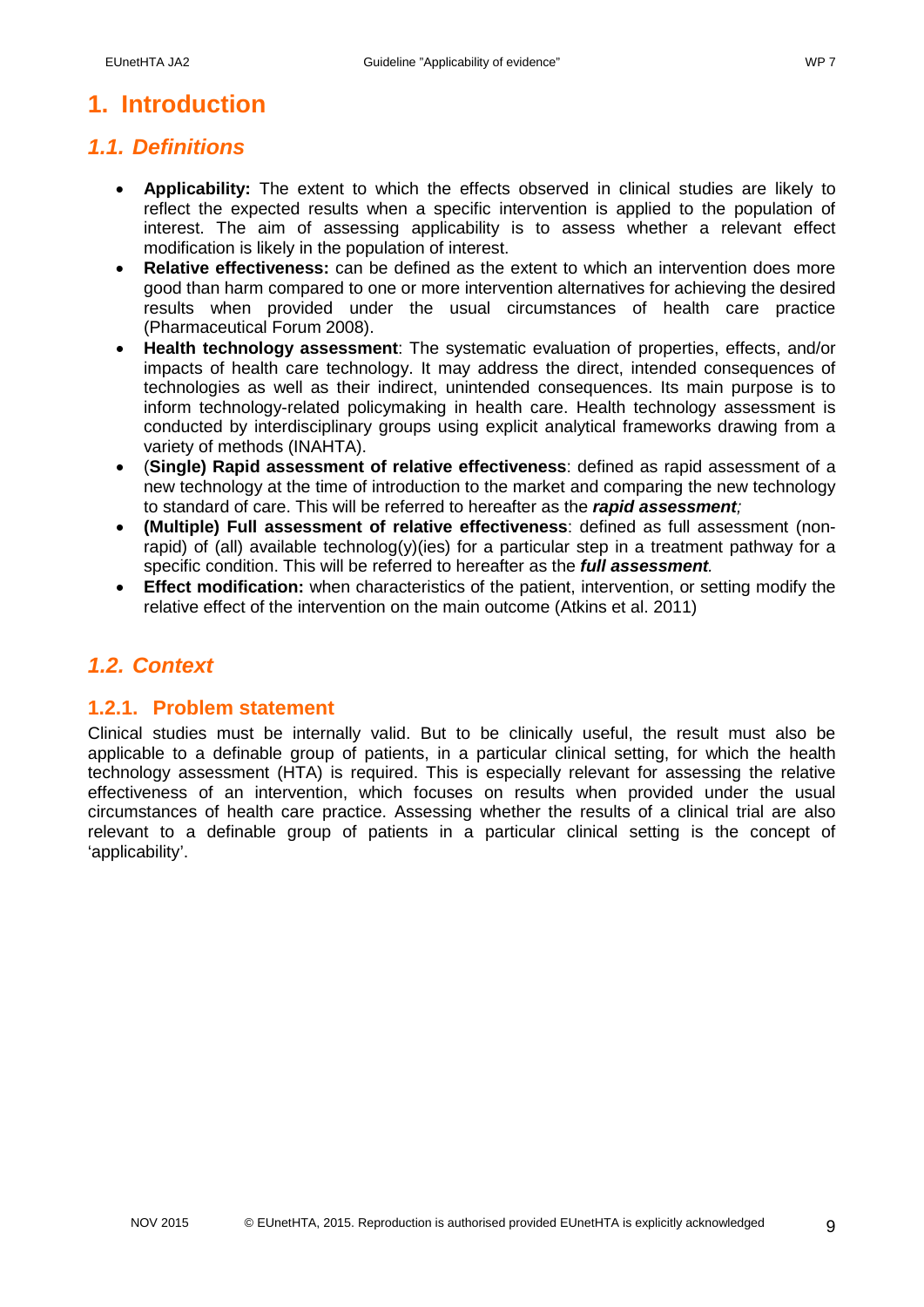<span id="page-9-0"></span>*1.3. Scope/Objective(s) of the guideline*

This guideline addresses the following question:

How to assess whether there is a relevant modification of the effect of the results in the clinical studies (e.g. a RCT) if the intervention is applied to the population of interest in clinical setting?

The guideline is intended to provide recommendations to the assessor of the relative effectiveness of an intervention in the context of a reimbursement request (a rapid assessment soon after market authorisation). The recommendations in this guideline are based on a systematic review of literature in combination with expert involvement from national health technology assessment (HTA) agencies.

### **The following is excluded from the scope:**

The current guideline focuses on evidence from controlled trials as – especially for pharmaceuticals, on which the first version of this guideline was focussed - this type of evidence is most commonly available soon after market authorisation. Hence, *this guideline does not address evidence from observational studies*.

Whereas the use of modelling techniques is common for pharmacoeconomic analysis, it is not common to use them for relative effectiveness assessments (this resulted from the literature review for the preceding version of this guideline as well as the JA1 WP5 background review). Therefore *modelling techniques to address applicability* are not discussed in this version of the guideline. Interpretation of statistical methods to address effect modification is discussed in Annexe 2.

# <span id="page-9-1"></span>*1.4. Relevant EUnetHTA documents*

This document should be read in conjunction with the following document:

o EUnetHTA guideline on levels of evidence: internal validity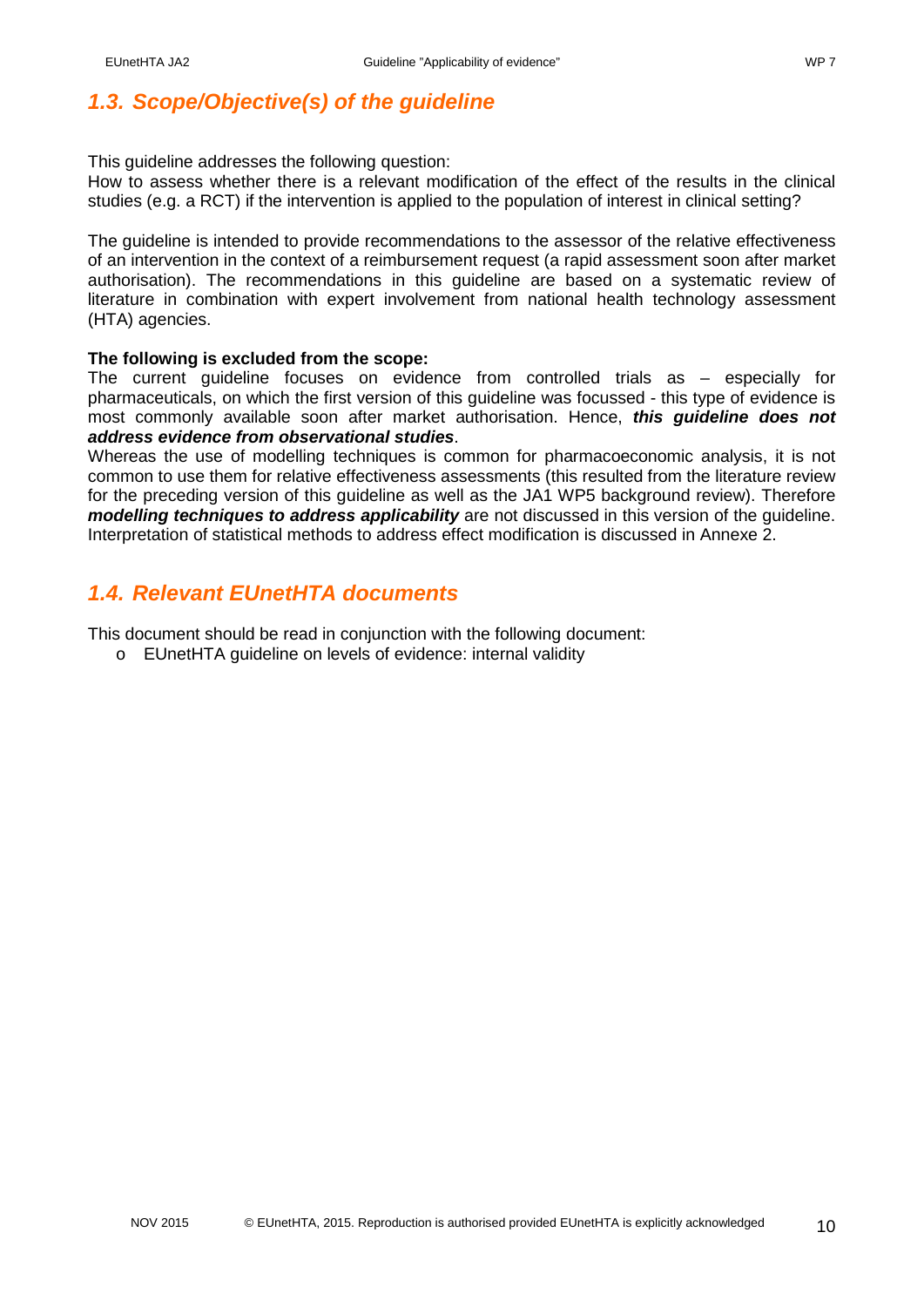# <span id="page-10-0"></span>**2. Summary of the literature**

# <span id="page-10-1"></span>*2.1. Introduction*

### **The concept of applicability**

There is broad consensus that RCTs should be the basis for developing clinical guidelines and for decisions about individual patient management. They should also inform public health policy (Seale et al. 2004). However, their capacity to fulfil these roles will depend on how closely the trial results reflect the results observed in the intended population when provided under the usual circumstances of health care practice. The observation that effectiveness of an intervention varies in different populations or settings is known as heterogeneity of treatment effect. One cause of heterogeneity is true effect modification, defined when characteristics of the patient, intervention, or setting modify the relative effect of the intervention on the main outcome (Atkins et al. 2011).

RCTs must be internally valid, i.e. the design and conduct must reduce the possibility of bias (for more details on the concept of internal validity see the EUnetHTA guideline 'Internal validity'). But to be clinically useful, the result must also be relevant to a definable group of patients in a particular clinical setting (i.e., they must be externally valid) (Rothwell et al. 2006).

There is not a single definition of applicability that is widely used or accepted and the terms applicability, external validity, generalisability and transposability are used interchangeably in the literature. Various definitions were identified, as presented in Box 1.

#### **Box 1. Definitions commonly referred to in literature**

The National Institute for Health and Clinical Excellence (NICE) uses the term external validity and has defined it as the degree to which the results of an observation, study or review are likely to hold true in a population or clinical practice setting outside of the study population/setting (NICE, 2008).

The CONSORT group uses the term external validity and defines it as the extent to which the results of a trial provide a correct basis for generalisations to other circumstances. Also called "generalisability' or "applicability" (CONSORT glossary).

Dekkers et al. (2009) have made a distinction between 'external validity' and 'applicability'. External validity refers to the question of whether the study results are valid for patients, other than those in the original study population, in a treatment setting that is in all respects equal to the treatment setting of the original study. External validity therefore involves patient and disease characteristics. In contrast, applicability is referred to as the question of whether study results are valid for patients to whom results are generalisable but who are in a different treatment setting than the original study population. Consequently, applicability involves characteristics of the treatment setting.

The Agency for Healthcare Research and Quality (AHRQ) uses the term applicability, which is defined as the extent to which the effects observed in published studies are likely to reflect the expected results when a specific intervention is applied to the population of interest under "realworld" conditions (Atkins et al. 2011).

The aim of this guideline is to provide guidance on how to assess whether there is a relevant effect modification in the population of interest. Therefore we choose to use the term applicability, which we define as the extent to which the effects observed in clinical studies are likely to reflect the expected results when a specific intervention is applied to the population of interest. In case of a REA, the population of interest refers to the patient population that is being assessed as part of the REA.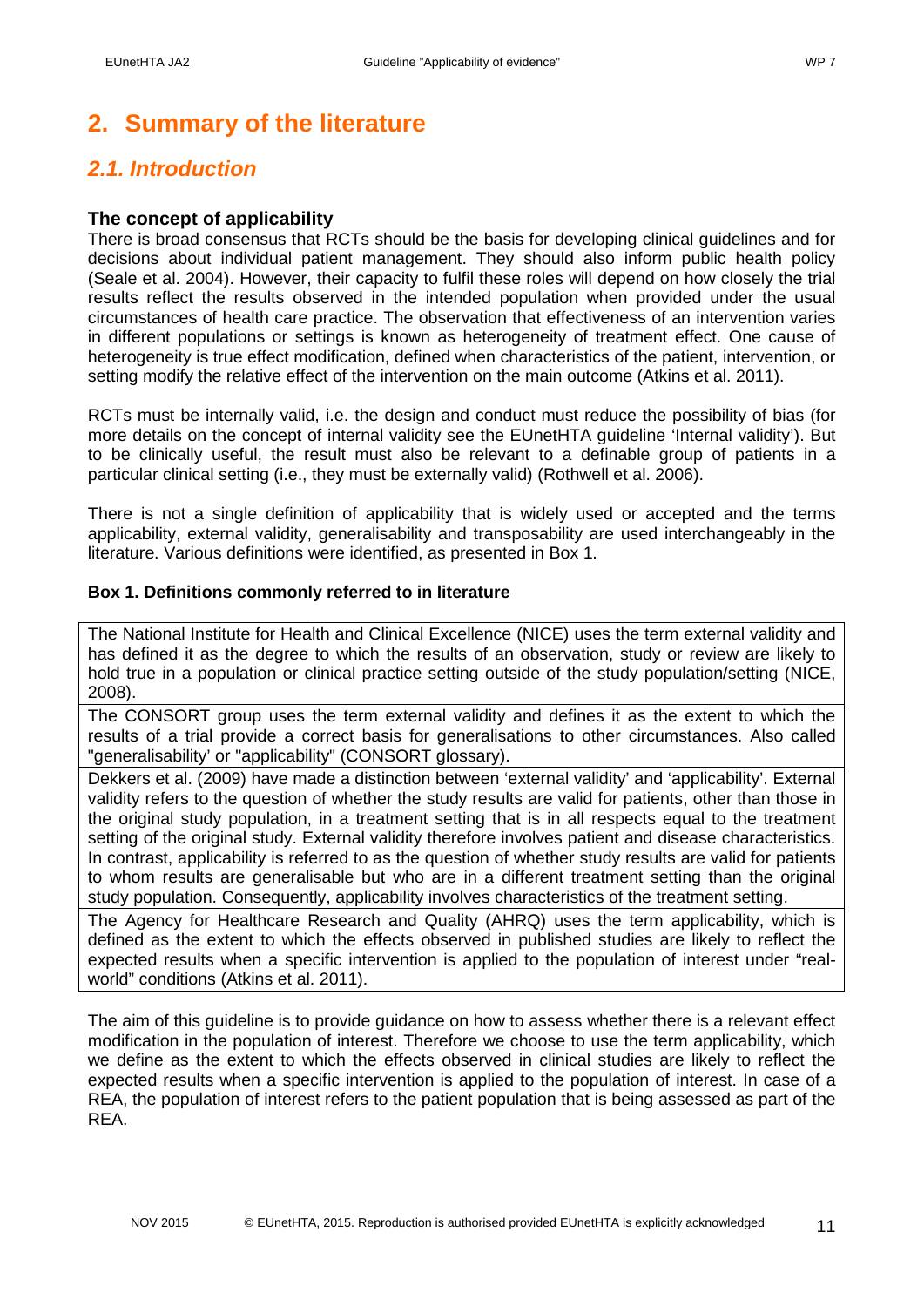For regulatory purposes a distinction is made between exploratory trials and confirmatory trials. The first type of trial aims at, for example, exploring the use for the targeted indication or estimating the dosage of a pharmaceutical for subsequent studies. The latter aims at, for example, demonstrating/confirming the efficacy or establishing a safety profile (EMA, 1998).

In the context of HTA, researchers commonly refer to explanatory approach vs pragmatic approach which was first introduced by Schwartz et al. in 1967 (Schwartz et al.1967&2009). They proposed a distinction between trials that aim at confirming a physiological hypothesis, precisely specified as a causal relationship between administration of an intervention and some physiological outcome (which they called an '*explanatory'* approach) and trials that aim at informing a clinical, health service or policy decision, where this decision involves the choice between two or more interventions (called a '*pragmatic*' approach). These explanations may be a bit confusing as answers that help users choose between options of care also address questions of causal relationship. It may be rather the 'noise of practice' that differs pragmatic from explanatory and not the general aim of identifying and quantifying causal effects (Windeler 2010). The 'noise of practice' refers to a trial setting that corresponds to usual circumstances of healthcare instead of a strict protocol driven setting that is used in trials of explanatory nature.

It should be noted that the difference between explanatory and pragmatic approach is a continuum rather than a dichotomy between trials (Treweek et al. 2009). There is no such thing as a pragmatic trial or an explanatory trial, rather every trial can be positioned somewhere between the extremes and has its pragmatic and explanatory elements (Windeler 2010). For example, in a trial with an otherwise explanatory approach, there may be some aspects of the intervention that are beyond the investigator's control. Similarly, the act of conducting an otherwise pragmatic approach may impose some control resulting in the setting being atypical. For example, the very act of collecting data required for a trial that would not otherwise be collected in usual practice could be a sufficient trigger to modify participant behaviour in unanticipated ways (Thorpe et al. 2009).

For relative effectiveness assessments, trials with a pragmatic attitude can be of great value as the results may be more applicable to the population of interest in clinical setting. However, these trials may be affected by the local clinical practices resulting in limited transferability and generalisability to other (local) settings. In addition, there should be a balance between making eligibility criteria pragmatic and broad which rely heavily on the clinical judgement of investigators, and making them very detailed to avoid any ambiguity as internal validity is a prerequisite for the applicability (Flather et al. 2006, Dekkers et al. 2009). Study results that deviate from the true effect due to systematic error (e.g. are not internally valid) lack basis for applicability (Dekkers et al. 2009).

### <span id="page-11-0"></span>*2.2. How to address the applicability of trial data?*

Methods to address the applicability are not well developed yet, although there is an increasing interest. The following sections summarise currently available methods that can be used to address the applicability for relative effectiveness assessment. In section 2.2.1 we will discuss how to interpret data that try to quantify the applicability (statistical methods) such as effect model and meta-analysis. In section 2.2.2 tools will be discussed that can help to explore the applicability of data in a qualitative manner, and how this can be presented in an assessment report.

One should always keep in mind that as applicability depends on a target population, the first step in the assessment of the applicability is to define this target population (Romijn et al 2010).

### <span id="page-11-1"></span>**2.2.1. Statistical methods**

Effect modification may ideally be estimated through statistical modelling. Here the influence of one or more features of a trial, such as the selection of participants, is investigated using statistical techniques to see how sensitive the trial result is to the feature or features being varied (Treweek et al. 2009). However, these are mostly limited to assessment of one aspect of applicability. It is unlikely that within the timeframe of an HTA (especially a rapid assessment) assessors will have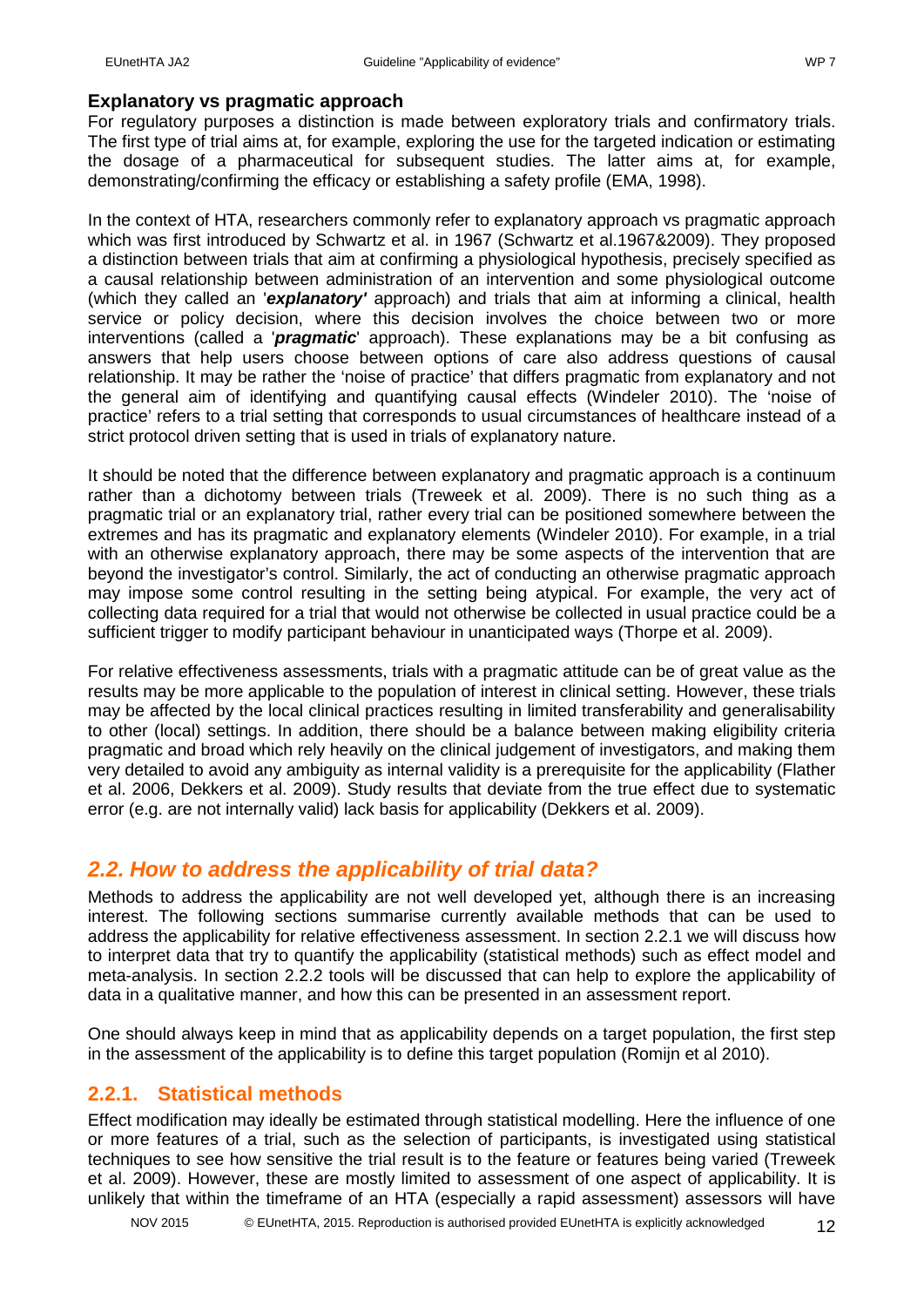### <span id="page-12-0"></span>**2.2.2. Summary table to address applicability**

Apart from statistical methods to assess the applicability, determinants of the applicability of an RCT requires clinical rather than statistical expertise, and often depends on a detailed understanding of the particular clinical condition under study and its management in routine clinical practice (Rothwell et al. 2006). For the assessment of internal validity of a trial, many widely-used checklists exist such as the CONSORT statement, the Jadad Scale, the CLAR-NPT checklist and the PEDro checklist. However none of these checklists and scales put emphasis on the applicability of the trial results. The CONSORT statement for example attributes only one out of 25 items to the applicability (Zwarenstein et al. 2008). This is explainable as in contrast to the accumulating body of empirical data on factors affecting the risk of bias, or internal validity, there has been less empiric data to determine which factors affect applicability (Atkins et al. 2011). In addition, applicability is a matter of a certain situation (are the results of the trial applicable to the patient population you want to treat in clinical practice) and not a matter of a certain trial (a trial can not be 'applicable' in general).

Several authors have discussed the relevance of applicability and listed a number of criteria that are relevant to determine the applicability of the trial data (Dekkers et al. 2009; Green et al. 2006; Flather et al. 2006; Julian et al. 1997; Rothwell et al. 2006; Seale et a. 2004). These lists with criteria are summarised in Annexe 4. There is variance in level of detail of the lists/criteria. Some focus only on the patient population/participants whereas other lists also take into account (some of the) following subjects: the study design, treatment setting, the treatment, outcome measures and follow-up, outcomes for decision making, and conclusion.

It should be noted that most of these lists are intended for checking good clinical practice and are not developed from the viewpoint of the decision maker. There is no study which has tested the value for usage of these lists for health technology assessment doers. A usable checklist should be comprehensive but also feasible to assess on multiple trials within the limited timeframe of a health technology assessment. This is especially true for a rapid assessment<sup>[1](#page-12-1)</sup>.

In HTA methodology guidelines the concept of applicability is frequently mentioned (DACEHTA 2007; HIQA 2010; Hungary 2002; IQWIG 2008; NICE 2008; PBAC 2008), which is confirmed by the findings of the background survey of WP5 during JA1, in which all 28 countries surveyed indicated to at least sometimes consider the generalisability of trial data for a relative effectiveness assessment (Kleijnen et al. 2011). However the guidelines and the agencies generally do not refer to or recommend a specific instrument to be used to assess the applicability of a trial.

Only the New Zealand Pharmaceutical Management Agency (PHARMAC) has concretely phrased three questions to assess the applicability (PHARMAC, 2010). The authors of this EUnetHTA guideline consider that these questions do not directly address the most important element of applicability: whether these items result in a different effect when the treatment is provided to the patient population of interest in usual practice.

Recently an article was published with more detailed guidance on how to assess applicability (Atkins et al. 2011). This guidance document was specifically developed because of the unmet need for detailed guidance for assessing applicability of evidence in producing systematic reviews. This is especially relevant for comparative effectiveness reviews that aim to assess the effect of an intervention in the real world. The key points are summarised below. For details, we refer to the

<span id="page-12-1"></span> $1$  (single) rapid assessment of relative effectiveness of pharmaceuticals is defined in WP5 as a rapid assessment of a new technology at the time of introduction to the market and comparing the new technology to standard care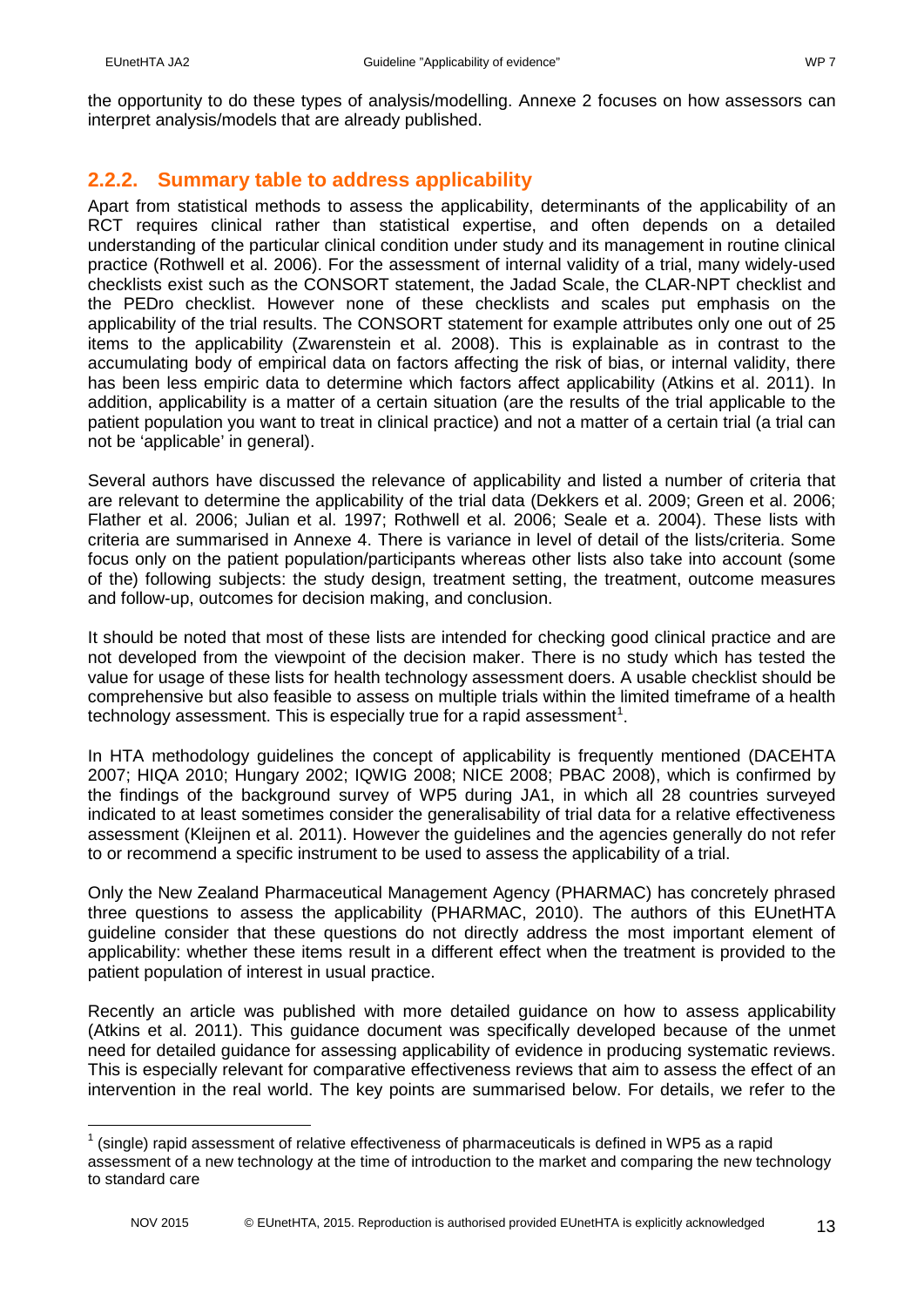original document (Atkins D, Chang S, Gartlehner G, Buckley DI, Whitlock EP, Berliner E, Matchar D. Assessing applicability when comparing medical interventions: Agency for Healthcare Research and Quality and the Effective Health Care Program. J Clin Epidemiol. 2011 Apr 2):

- o Because applicability depends on the specific questions and needs of the users, it is difficult to devise a valid uniform scale for rating the overall applicability of individual studies or body of evidence.
- o The Patient, Intervention, Comparator, Outcome, Setting (PICOS) framework is a useful way of organising the review and presentation of factors that affect applicability.
- o Input from clinical experts and stakeholders can help identify specific study elements that should be routinely abstracted to examine applicability.
- o Population-based surveys, pharmacoepidemiologic studies, and large case series or registries of devices or surgical procedures can be used to determine whether the populations, interventions, and comparisons in existing studies are representative of current practice.
- o Reviewers should assess whether benefits or harms vary along with differences in patient or intervention characteristics (i.e., effect modification) or with differences in underlying risk.
	- o The most applicable evidence may differ when considering benefits or harms since these often depend on distinct physiologic processes. Therefore applicability should be judged separately for different outcomes. This is illustrated by the following example in the AHRQ guideline. Evidence of the benefits of aspirin for prevention of cardiovascular events from patients with heart disease cannot be readily applied to healthy populations. However, studies of patients with and without heart disease may be useful for estimating the gastrointestinal risks of aspirin which act through different mechanisms and do not vary with underlying cardiac risk;
- o Reports should clearly highlight important issues relevant to applicability of individual studies in a ''Comments'' or ''Limitations'' section of evidence tables and in text.
- o Metaregression, subgroup analysis, and/or separate applicability summary tables may help reviewers, and those using the reports see how well the body of evidence applies to the question at hand.
- $\circ$  Judgments about applicability of the evidence should consider the entire body of studies.
- o Important limitations of the applicability of the evidence should be described within each summary conclusion.

To address the applicability in a report a 4-step process is recommended:

Step 1. Determine the most important factors that may affect applicability (the table in Annexe 1 can be helpful);

Step 2. Systematically abstract and report key characteristics that may affect applicability in evidence tables (highlight studies with a pragmatic approach and data on effect size of effect modification);

Step 3. Make and report judgements about major limitations to applicability of individual studies;

Step 4. Consider and summarise the applicability of a body of evidence (Table 2).

Atkins et al. 2011 developed a table that is useful to summarise the important limitations of the applicability of the evidence (Table 2).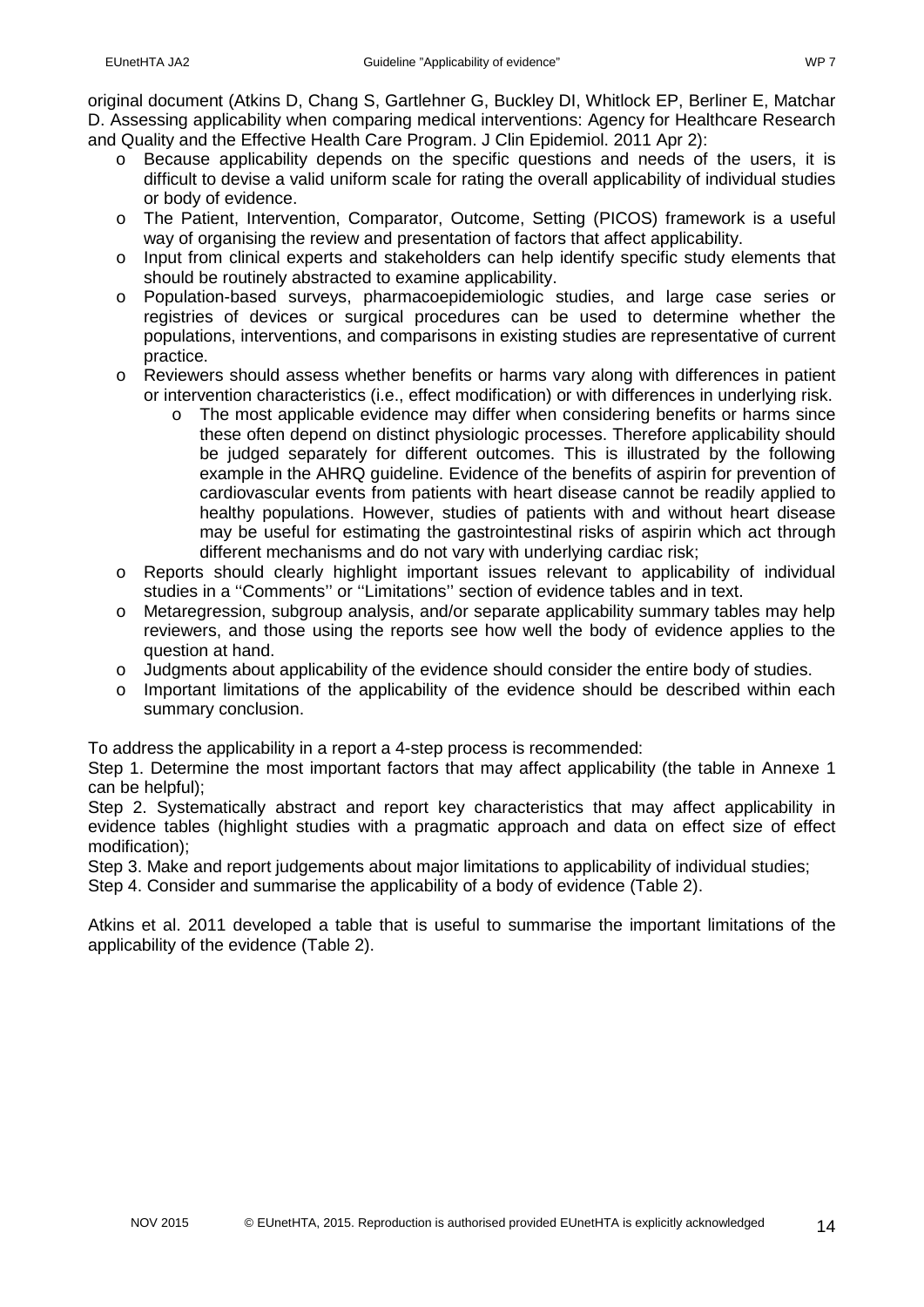#### **Table 2. Elements to be included in a summary table characterising the applicability of a body of studies (Atkins et al. 2011)**

| <b>Domain</b> | Description of applicability of evidence                                                                                                                                                                                                                                                                                       |
|---------------|--------------------------------------------------------------------------------------------------------------------------------------------------------------------------------------------------------------------------------------------------------------------------------------------------------------------------------|
| Population    | [Describe general characteristics of enrolled populations, how this might differ<br>from target population, and effects on baseline risk for benefits or harms. Where<br>possible, describe the proportion with characteristics potentially affecting<br>applicability (e.g. % over age 65) rather than the range or average.] |
| Intervention  | [Describe general characteristics and range of interventions and how they<br>compare to those in routine use and how this might affect benefits or harms from<br>the intervention.]                                                                                                                                            |
| Comparators   | [Describe comparators used. Describe whether they reflect best alternative<br>treatment and how this may influence treatment effect size.]                                                                                                                                                                                     |
| Outcomes      | [Describe what outcomes are most frequently reported and over what time<br>period. Describe whether the measured outcomes and timing reflect the most<br>important clinical benefits and harms.]                                                                                                                               |
| Setting       | [Describe geographic and clinical setting of studies. Describe whether or not they<br>reflect the settings in which the intervention will be typically used and how this<br>may influence the assessment of intervention effect.]                                                                                              |

It is likely that not all data are available to complete the table. Missing data should be described as well. In addition, the section on outcomes should include a comment regarding which effect measure is less likely to be subject to effect modification.

Atkins et al. 2011 have also summarised examples of characteristics of studies that may affect the applicability (see Annexe 1).

It should be noted that the *size* of the effect modification can only be addressed by statistical methods.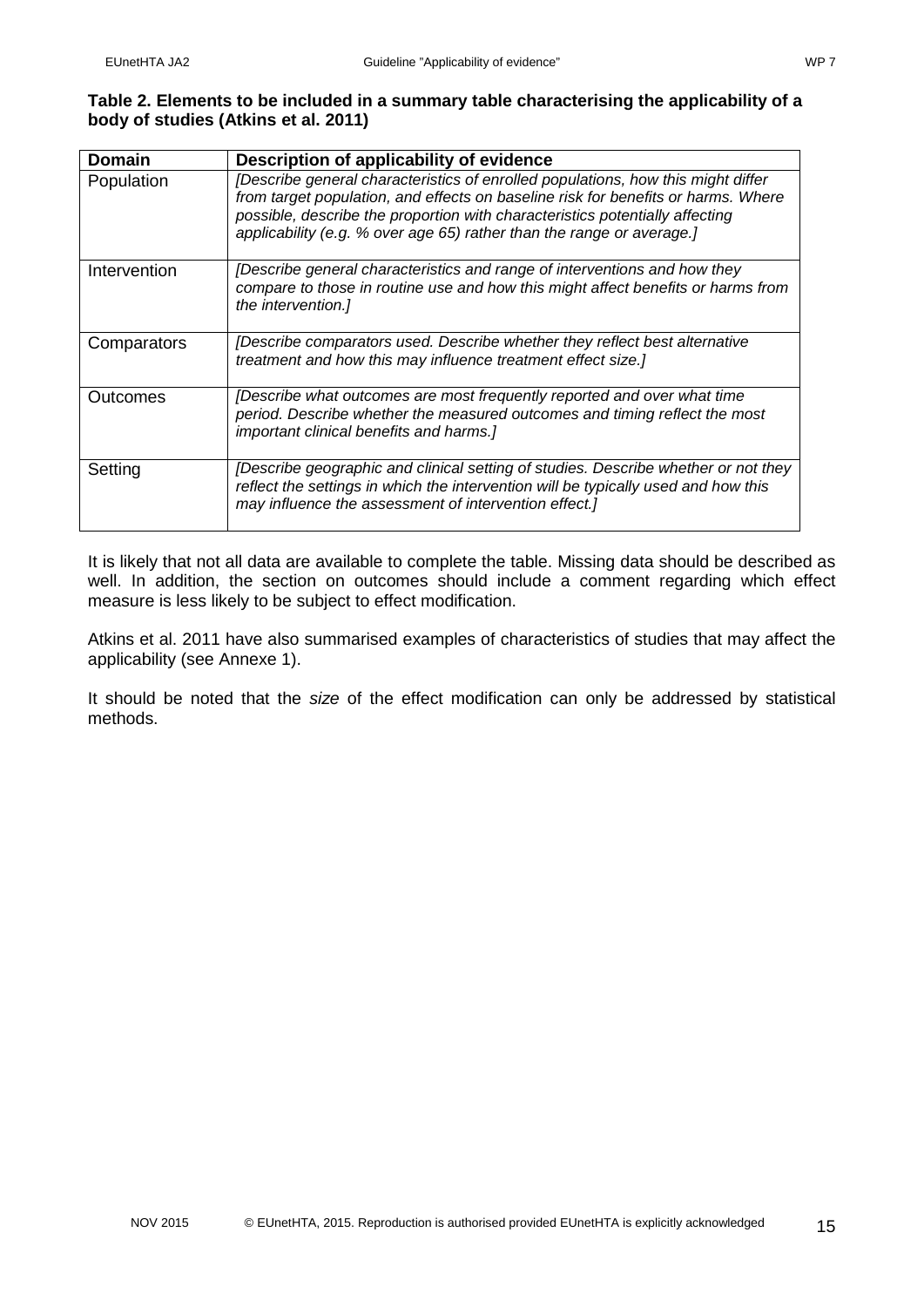# <span id="page-15-0"></span>**3. Discussion and conclusion**

There is no single definition of applicability that is widely used/accepted and the terms external validity/generalisability/applicability/transposability are used interchangeably. The aim of this guideline is to provide guidance on how to assess whether there is a relevant effect modification in the population of interest. Therefore we choose to use the term applicability, which we define as the extent to which the effects observed in clinical studies are likely to reflect the expected results when a specific intervention is applied to the population of interest.

To assess the relative effectiveness of interventions, trials with a pragmatic approach which have more 'noise of practice', are more suitable than trials with an explanatory approach that are conducted within a strict trial setting. However, there is a balance between making eligibility criteria pragmatic and broad, which relies heavily on the clinical judgement of investigators, and making them very detailed to avoid any ambiguity as internal validity is a prerequisite for the applicability. It should be noted that there is no such thing as a pragmatic trial or an explanatory trial, rather every trial can be positioned somewhere between the extremes and has its pragmatic and explanatory elements.

In practice, especially at the time of a rapid assessment, trials with a pragmatic approach may not be published. If such data are not published it is even more important to consider the applicability of the data that are available. A useful method to test the applicability is through statistical modelling with for example meta-analysis. However, also for this type of evidence applies that these data are not that commonly available, especially in case of a rapid assessment. In addition, time and resources to do such analysis as part of the assessment may be scarce.

Regardless of whether trial with a pragmatic approach or meta-analysis that address the applicability are available, or if they address only specific aspects of the applicability problem, the assessor of a relative effectiveness assessment should always indicate whether it likely that the available evidence is applicable to the questions at hand. In practice, this is a relevant aspect of a relative effectiveness assessment, especially at the time of a Rapid assessment, as relatively few clinical trials are designed with applicability in mind and clinical studies typically report only a few of the factors needed to fully assess applicability.

All countries consider the applicability of the trials at least sometimes for their assessment; however, currently the applicability is not addressed systematically. This is partly, because in contrast to the accumulating body of empiric data on factors affecting the risk of bias, or internal validity, there has been much less empiric data to determine which factors affect applicability. Several authors have made suggestions of lists with criteria; however these lists are intended for checking good clinical practice and are not developed from the viewpoint of the decision maker. None of these lists is widely used and in addition they have not been tested for usage by health technology assessment doers. A usable checklist should be comprehensive but also feasible to apply on multiple trials within the limited timeframe of a health technology assessment.

Because of the unmet need of any detailed guidance for assessing applicability, Atkins et al. (2011) recently published more detailed guidance. The guidance was specifically developed for producing systematic reviews. In this guideline we adopt many of their recommendations and put them in the context of a relative effectiveness assessment. They use the Patient, Intervention, Comparator, Outcome, Setting framework to present factors that (may) affect applicability. In addition, it is stated that because the applicability depends on the specific questions and needs of users it is not possible to devise a valid uniform scale for rating the overall applicability. The concept is to summarise factors that (may) affect applicability in a summary table. By doing this systematically, assessors and readers of the assessment are stimulated to consider the applicability as an important element in the relative effectiveness assessment. This also includes the awareness of data that are not available but should be in order to consider the applicability. One should however not forget that this type of exercise cannot determine the *effect size* of the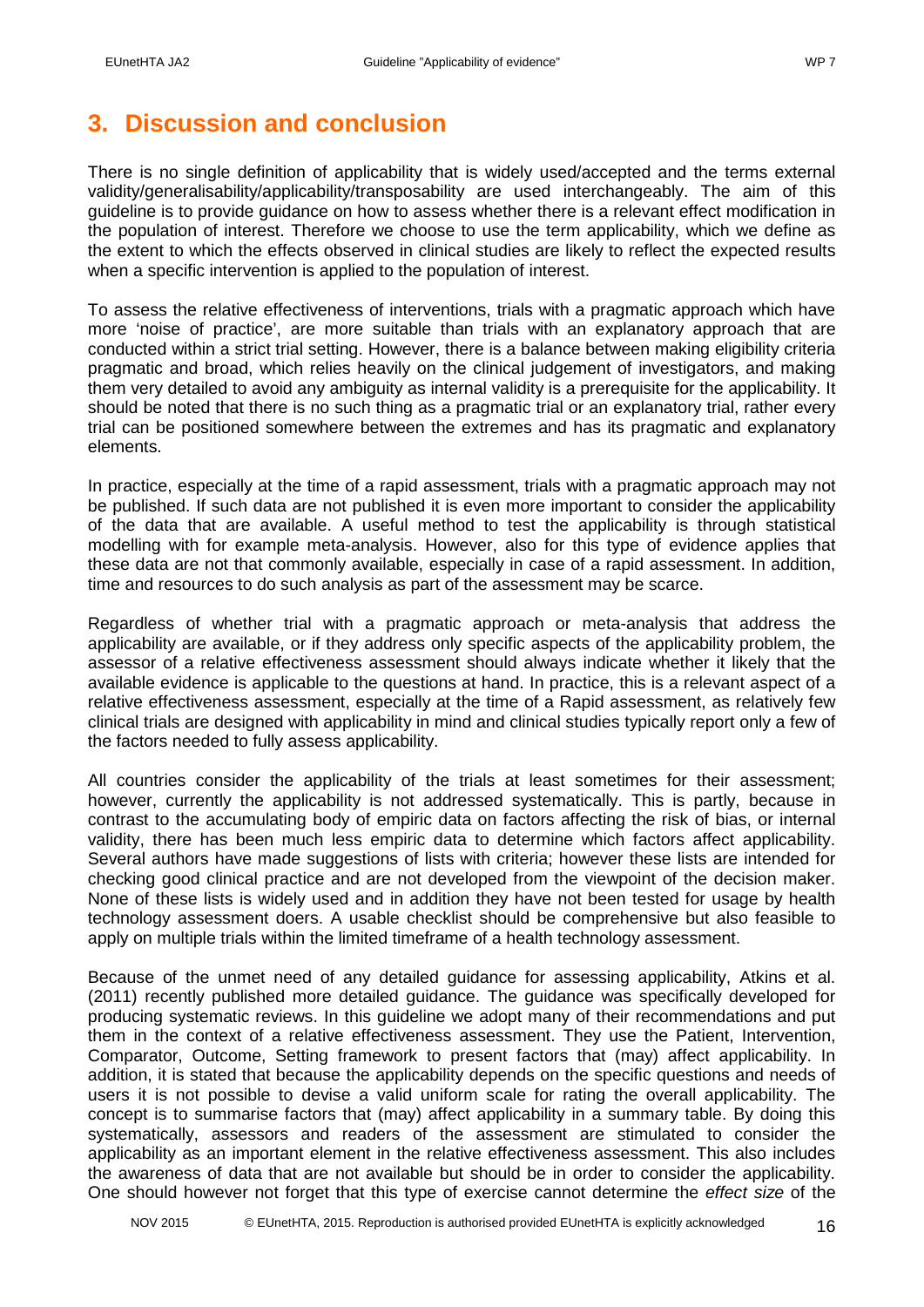effect modification. This can only be addressed by statistical methods. In addition, the 4-step process proposed by the authors may not be feasible in the limited time frame of a Rapid relative effectiveness assessment. If this is the case, at least the summary table of the applicability of the evidence based on the PICOS framework should be included in the assessment report. The summary report should mainly focus on the relative comparison between the intervention and comparator. For example, males may have a score that is 10 units higher than females, but if this is true for both interventions, then the comparative difference between intervention and comparator is the same for males and females.

It should be noted that evaluating the applicability of the evidence cannot be based on a predefined formula. Depending on the topic interpretation of the applicability may vary. For example, for a rare disease other considerations and requirements may be relevant compared to a non-rare disease. Regardless of the topic it is very relevant that the considerations are transparently reported.

Finally, it may very well be that specific elements depend on the local context (for example the standards of care may differ per country or region). Hence, one should always consider and address whether a specific element that is relevant for the applicability can be assessed in general or whether this should be done in the local (national) context.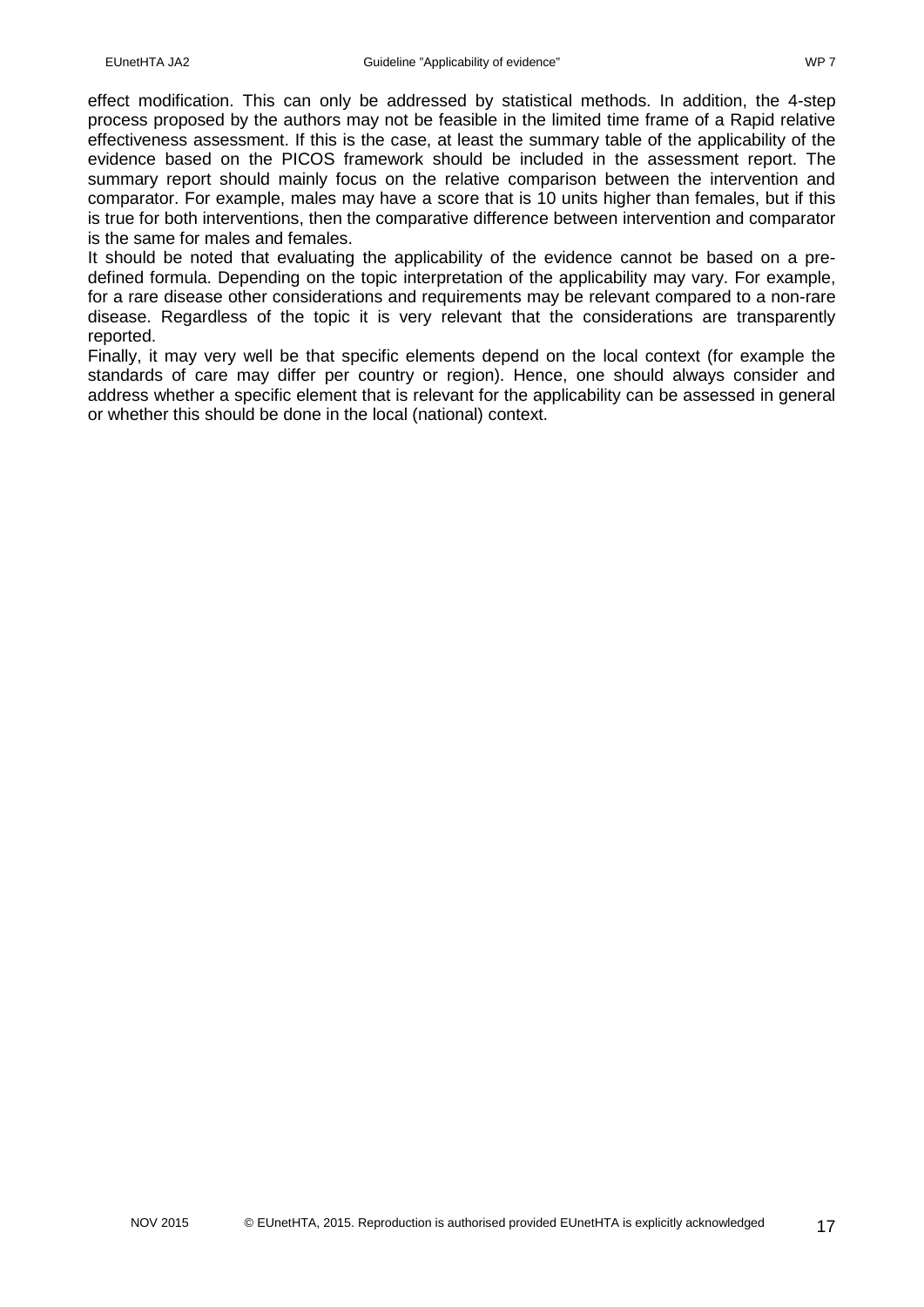# <span id="page-17-0"></span>**Bibliography**

#### **References used from search:**

Atkins D, Chang S, Gartlehner G, Buckley DI, Whitlock EP, et al. Assessing the Applicability of Studies When Comparing Medical Interventions. Agency for Healthcare Research and Quality; 2008-2010 Dec 30. Methods Guide for Comparative Effectiveness Reviews. AHRQ Publication No. 11-EHC019-EF. Available at [http://effectivehealthcare.ahrq.gov/.](http://effectivehealthcare.ahrq.gov/)

Atkins D, Chang S, Gartlehner G, Buckley DI, Whitlock EP, Berliner E, Matchar D. Assessing applicability when comparing medical interventions: Agency for Healthcare Research and Quality and the Effective Health Care Program. J Clin Epidemiol. 2011 Apr 2.

Dekkers OM, von Elm E, Algra A, Romijn JA, Vandenbroucke JP. Int J Epidemiol. 2010 Feb;39(1):89-94. Epub 2009 Apr 17. How to assess the external validity of therapeutic trials: a conceptual approach.

Flather M, Delahunty N, Collinson J. Generalizing results of randomized trials to clinical practice: reliability and cautions. Clin Trials 2006; 3: 508-12.

Glasgow RE, Green LW, Klesges LM, Abrams DB, Fisher EB, Goldstein MG, Hayman LL, Ockene JK, Orleans CT. External validity: we need to do more. Ann Behav Med. 2006 Apr;31(2):105-8.

Green LW, Glasgow RE. Eval Health Prof. 2006 Mar;29(1):126-53. Evaluating the relevance, generalization, and applicability of research: issues in external validation and translation methodology.

Julian DG, Pocock SJ. Interpreting a trial report.) in het volgende boek: In: Pitt B, Julian D, Pocock S, editors. Clinical trials in cardiology. London: Saunders; 1997.

Revicki DA and Frank L. Pharmacoeconomic evaluation in the real world. Effectiveness versus efficacy studies. Pharmacoeconomics 1999; 15: 423-34

Romijn JA, Vandenbroucke JP. How to assess the external validity of therapeutic trials: a conceptual approach. Int J Epidemiol. 2010 Feb;39(1):89-94.

Rothwell PM. Commentary: External validity of results of randomized trials: disentangling a complex concept. Int J Epidemiol. 2010 Feb;39(1):94-6. Epub 2009 Sep 23. No abstract available.

Rothwell PM. External validity of randomised controlled trials: "to whom do the results of this trial apply?". Lancet. 2005 Jan 1-7;365(9453):82-93.

Rothwell PM. Factors that can affect the external validity of randomised controlled trials. PLoS Clin Trials. 2006 May;1(1):e9.

Seale JP, Gebski VJ, Keech AC. Generalising the results of trials to clinical practice. Med J Aust 2004; 181: 558-60.

Schulz KF, Altman DG, Moher D; CONSORT Group. CONSORT 2010 statement: updated guidelines for reporting parallel group randomized trials. Obstet Gynecol. 2010 May; 115(5):1063- 70.

Schwartz D, Lellouch J: Explanatory and pragmatic attitudes in therapeutical trials. J Chronic Dis 1967, 20:637-648.

Thorpe KE, Zwarenstein M, Oxman AD, Treweek S, Furberg CD, Altman DG, Tunis S, Bergel E, Harvey I, Magid DJ, Chalkidou K. A pragmatic-explanatory continuum indicator summary (PRECIS): a tool to help trial designers. CMAJ. 2009 May 12;180(10):E47-57

Tonkin AM. Issues in extrapolating from clinical trials to clinical practice and outcomes. Aust N Z J Med 1998; 28: 574-8.

Treweek S, Zwarenstein M. Trials. Making trials matter: pragmatic and explanatory trials and the problem of applicability. 2009 Jun 3;10:37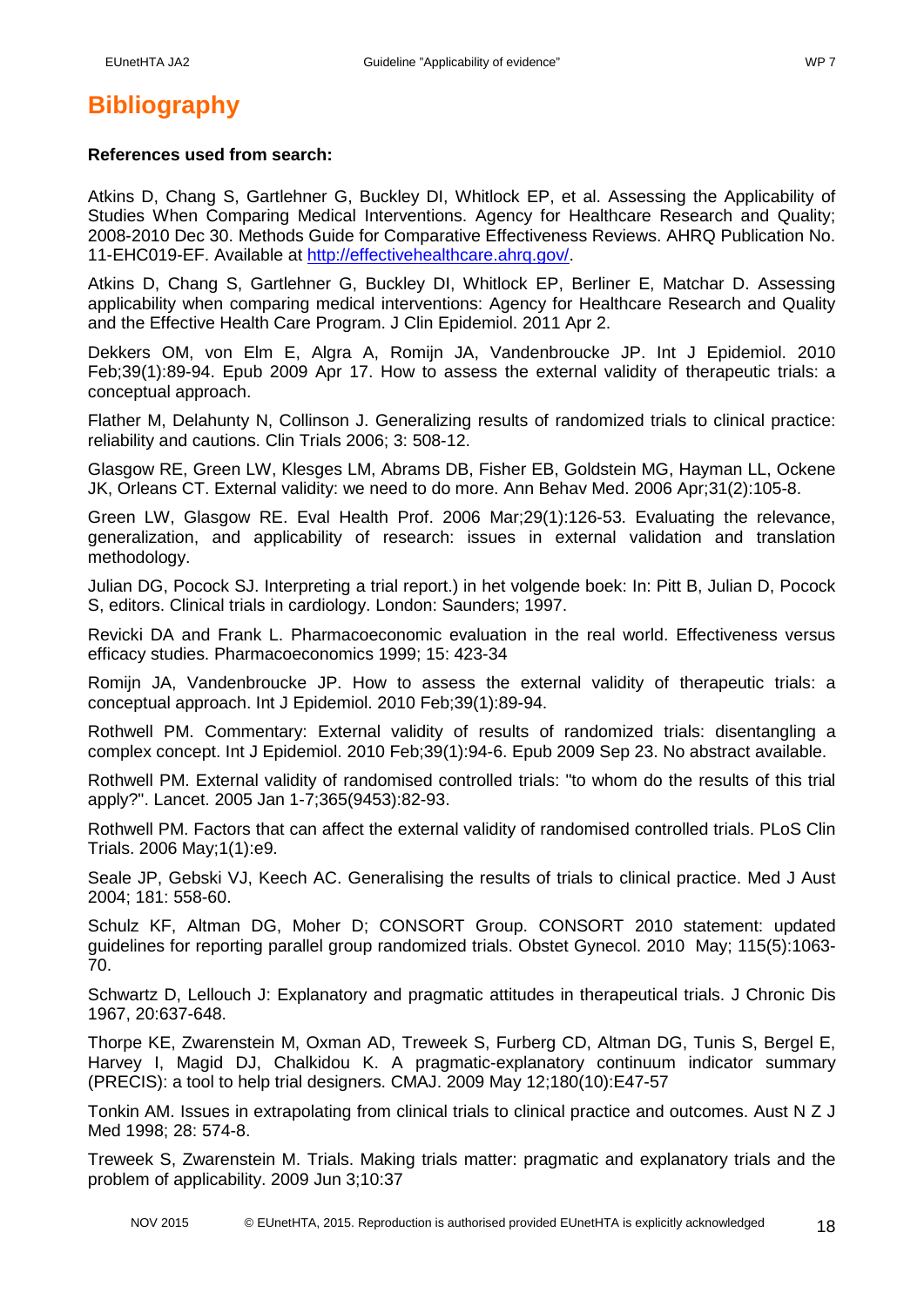Walach H, Falkenberg T, Fonnebo V, et al. Circular instead of hierarchical: methodological principles for the evaluation of complex interventions. BMC Med Res Methodol 2006; 6: 29.

Windeler J. It is "the noise of practice". J Clin Epidemiol. 2010 Jun;63(6):694.

Zwarenstein M, Treweek S, Gagnier JJ, Altman DG, Tunis S, Haynes B, Oxman AD, Moher D; CONSORT group; Pragmatic Trials in Healthcare (Practihc) group. Improving the reporting of pragmatic trials: an extension of the CONSORT statement. BMJ. 2008 Nov 11;337:a2390.

### **Guidelines:**

General Methods Version 3.0. Cologne: Institute for Quality and Efficiency in Health Care (IQWIG); 2008.

Guidelines for Funding Applications to PHARMAC. Wellington: Pharmaceutical Management Agency (PHARMAC); 2010.

Guidelines for Preparing Submissions to the Pharmaceutical Benefits Advisory Committee. Version 4.3. Canberra: Pharmaceutical Benefits Advisory Committee (PBAC); 2008.

Guidelines for the Economics of Health Technologies in Ireland. Dublin: Health Information and Quality Authority (HIQA); 2010

Guidelines for the Economic Evaluation of Health Technologies: Canada. 3rd ed. Ottawa: Canadian Agency for Drugs and Technologies in Health (CADTH); 2006.

Guide to the Methods of Technology Appraisal. London: National Institute for Health and Clinical Excellence (NICE); 2008.

Health Technology Assessment Handbook: Copenhagen: Kristensen FB & Sigmund H, Danish Centre for Health Technology Assessment (DACEHTA ); 2007

Methodological guidelines for conducting economic evaluation of healthcare interventions. a Hungarian proposal for methodology standards: Szende, Mogyorósy, Muszbek, Nagy, Pallos, Dózsa; 2002.

Working guidelines for the pharmaceutical reimbursement review. The Dental and Pharmaceutical Benefits Agency; 2008

### **Additional references used:**

European Medicines Agency. ICH Topic E 8 General Considerations for Clinical Trials. London, 1998. Available at URL:

http://www.ema.europa.eu/docs/en\_GB/document\_library/Scientific\_guideline/2009/09/WC500002 877.pdf (accessed May 2011)

Kleijnen S, Goettsch W, d'Andon A, Vitre P, George E et al. EUnetHTA JA WP5: Relative Effectiveness Assessment (REA) of Pharmaceuticals. Background review. Diemen, 2011.

Pharmaceutical Forum. Core principles on relative effectiveness. Available at URL: http://ec.europa.eu/pharmaforum/docs/rea\_principles\_en.pdf (accessed December 2010)

#### **References for effect model:**

Arends LR, Hoes AW, Lubsen J, Grobbee DE, Stijnen T. Baseline risk as predictor of treatment benefit: three clinical meta-re-analyses. Stat Med. 2000; 19(24):3497-518

Boissel JP, Collet JP, Lievre M, Girard P. An effect model for the assessment of drug benefit: example of antiarrhythmic drugs in postmyocardial infarction patients. J Cardiovasc Pharmacol. 1993; 22(3):356-63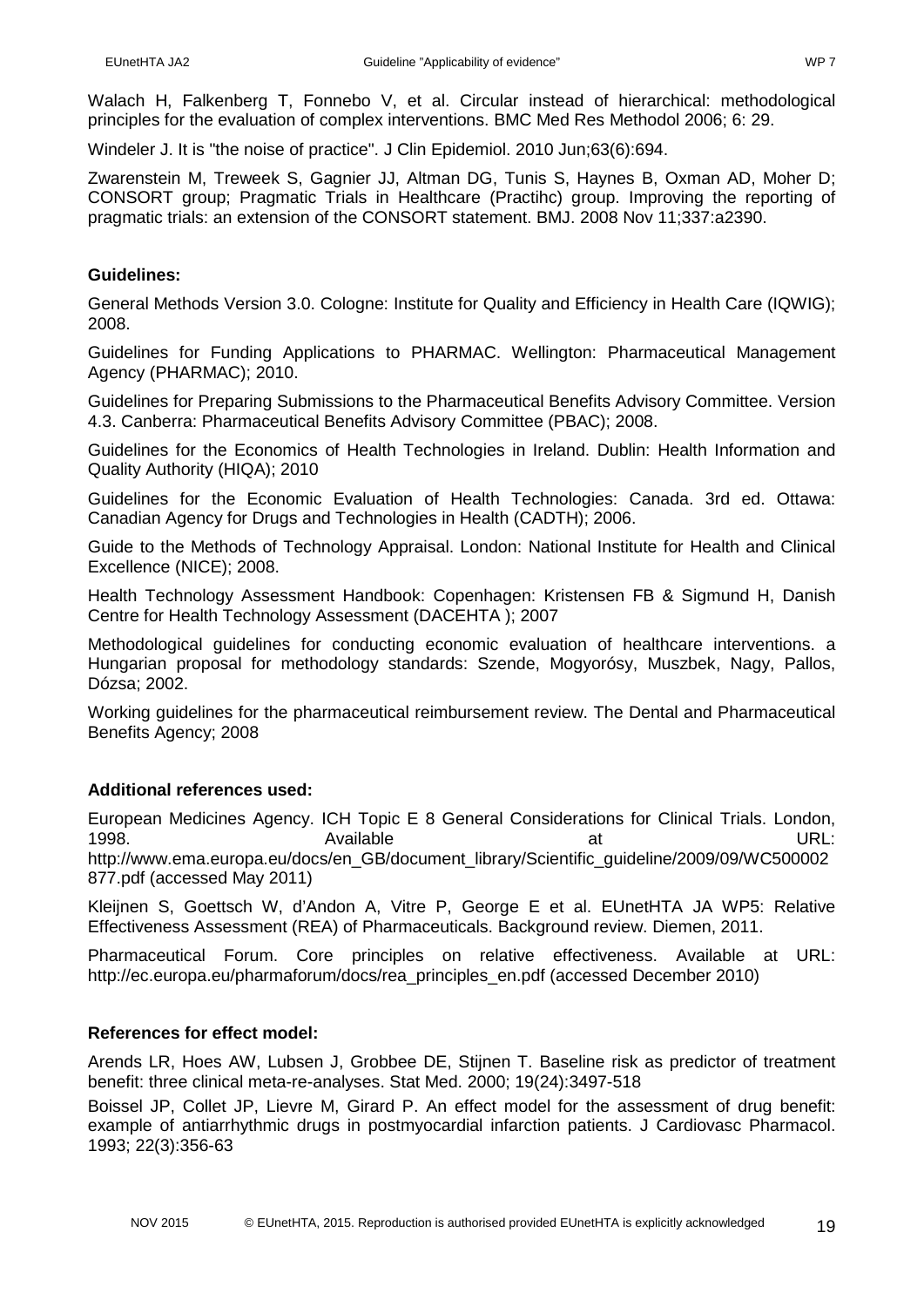Boissel JP, Cucherat M, Nony P, Chabaud S, Gueyffier F, Wright JM, Lievre M, Leizorovicz A. . New insights on the relation between untreated and treated outcomes for a given therapy effect model is not necessarily linear. J Clin Epidemiol. 2008; 61(3):301-7

Engels EA, Schmid CH, Terrin N, Olkin I, Lau J. Heterogeneity and statistical significance in metaanalysis: an empirical study of 125 meta-analyses. Stat Med. 2000; 19(13):1707-28

Sharp SJ, Thompson SG. Analysing the relationship between treatment effect and underlying risk in meta-analysis: comparison and development of approaches. Stat Med. 2000; 19(23):3251-74

Thompson SG, Smith TC, Sharp SJ. Investigating underlying risk as a source of heterogeneity in meta-analysis. Stat Med. 1997; 16(23):2741-58

Wang H, Boissel JP, Nony P. Revisiting the relationship between baseline risk and risk under treatment. Emerg Themes Epidemiol. 2009; 6:1

### **References for meta-analysis:**

Wesberg HI, Hayden VC, Pontes VP. Selection criteria and generalizability within the counterfactual framework: explaining the paradox of antidepressant-induced suicidality? Clin Trials. 2009 Apr;6(2):109-18.

Britton A, McKee M, Black N, McPherson K, Sanderson C, Bain C. Threats to applicability of randomised trials: exclusions and selective participation. J Health Serv Res Policy. 1999 Apr;4(2):112-21.

Wilson DB, Lipsey MW. The role of method in treatment effectiveness research: evidence from meta-analysis. Psychol Methods. 2001 Dec;6(4):413-29.

Lipsey MW, Wilson DB. The way in which intervention studies have "personality" and why it is important to meta-analysis. Eval Health Prof. 2001 Sep;24(3):236-54.

Cochrane guidelines

PRISMA recommendations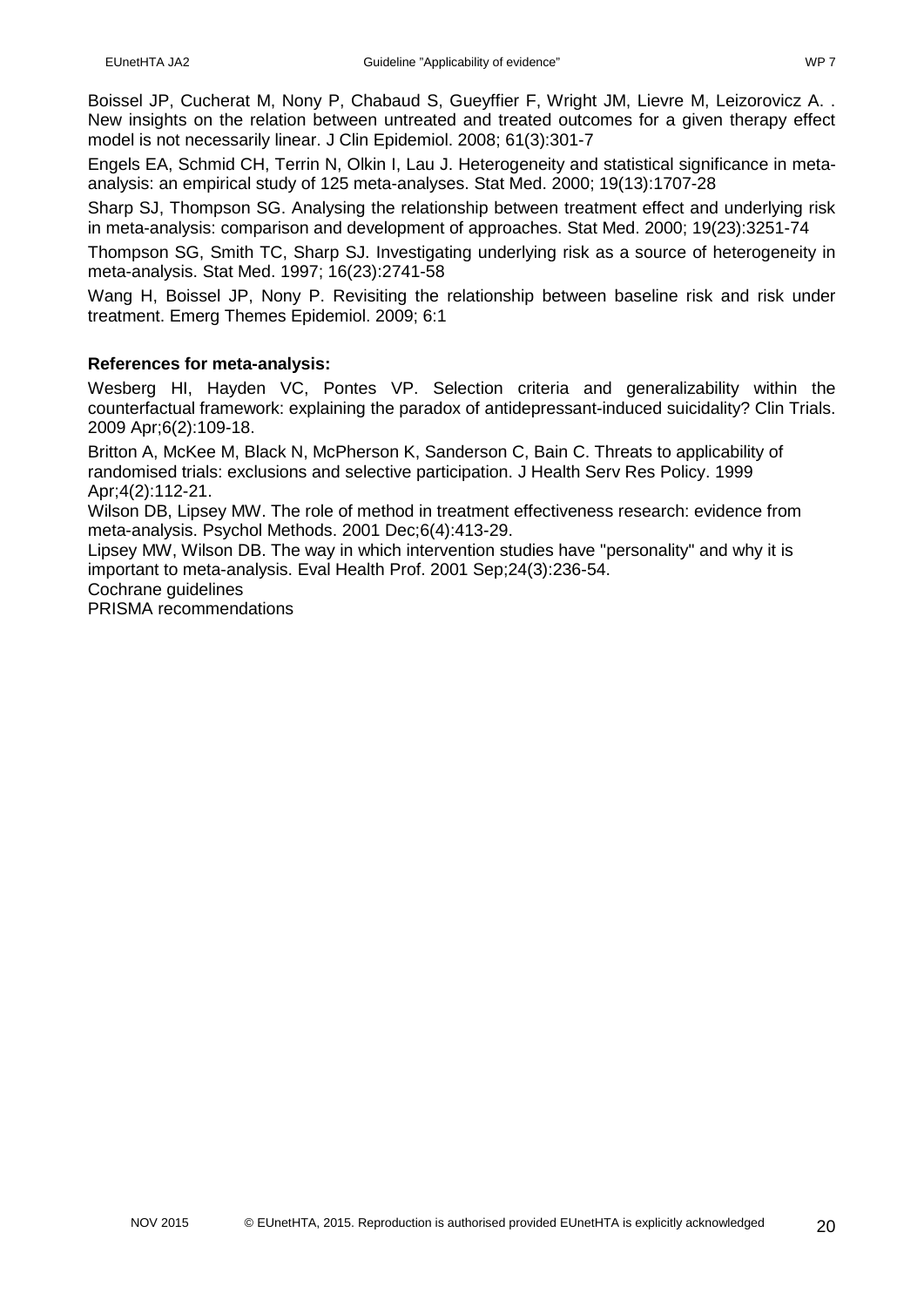# <span id="page-20-0"></span>**Annexe 1. Characteristics of individual studies that may affect external validity (Atkins et al. 2011)**

<span id="page-20-1"></span>

|                   | <b>Condition that may limit</b>                                                            | <b>Example</b>                                                                                                                                                                                                                                                     | Feature that should be                                                                                                                                   |
|-------------------|--------------------------------------------------------------------------------------------|--------------------------------------------------------------------------------------------------------------------------------------------------------------------------------------------------------------------------------------------------------------------|----------------------------------------------------------------------------------------------------------------------------------------------------------|
|                   | applicability                                                                              |                                                                                                                                                                                                                                                                    | abstracted into evidence<br>tables                                                                                                                       |
| <b>Population</b> | Narrow eligibility criteria and<br>exclusion of those with<br>comorbidities                | In the FIT trial, the trial randomized<br>only 4000 of 54,000 originally<br>screened. Participants were<br>healthier, younger, thinner, and more<br>adherent than typical women with<br>osteoporosis.                                                              | Eligibility criteria and<br>proportion of screened<br>patients enrolled;<br>presence of comorbidities                                                    |
|                   | Large differences between<br>demographics of study<br>population and community<br>patients | Cardiovascular clinical trials used to<br>inform Medicare coverage enrolled<br>patients who were significantly<br>younger (60.1 vs. 74.7 years) and<br>more likely to be male (75% vs. 42%)<br>than Medicare patients with<br>cardiovascular disease. <sup>2</sup> | Demographic<br>characteristics: age, sex,<br>race and ethnicity                                                                                          |
|                   | Narrow or unrepresentative<br>severity, stage of illness, or<br>comorbidities              | Two-thirds of patients treated for<br>congestive heart failure (CHF) would<br>have been ineligible for major trials.<br>Community patients had less severe<br>CHF, more comorbidities and were<br>more likely to have had a recent<br>cardiac event or procedure.  | Severity or stage of<br>illness; comorbidities;<br>referral or primary care<br>population; volunteers<br>vs. population-based<br>recruitment strategies. |
|                   | Run in period with high-<br>exclusion rate for<br>nonadherence or side effects             | Trial of etanercept for juvenile<br>arthritis used an active run in phase<br>and excluded children who had side-<br>effects, resulting in study with low<br>rate of side-effects. <sup>3</sup>                                                                     | Run in period; include<br>attrition before<br>randomization and<br>reasons (nonadherence,<br>side-effects,<br>nonresponse). 2, 4                         |
|                   | Event rates much higher or<br>lower than observed in<br>population-based studies           | In the Women's Health Initiative trial<br>of post-menopausal hormone<br>therapy, the relatively healthy<br>volunteer participants had a lower<br>rate of heart disease (by up to 50%)<br>than expected for a similar<br>population in the community. <sup>5</sup>  | Event rates in treatment<br>and control groups                                                                                                           |
| Intervention      | Doses or schedules not<br>reflected in current practice                                    | Duloxetine is usually prescribed at<br>40-60mg/d. Most published trials,<br>however, used up to 120 mg/d. <sup>6</sup>                                                                                                                                             | Dose, schedule, and<br>duration of medication                                                                                                            |
|                   | Intensity and delivery of<br>behavioral interventions that<br>may not be feasible for      | Studies of behavioral interventions to<br>promote healthy diet employed high<br>number and longer duration of visits                                                                                                                                               | Hours, frequency, delivery<br>mechanisms (group vs.<br>individual) and duration.                                                                         |

<span id="page-20-7"></span><span id="page-20-3"></span><span id="page-20-2"></span> $2$  Dhruva SS, Redberg RF. Variations between clinical trial participants and Medicare beneficiaries in evidence used for Medicare National Coverage Decisions. Arch Intern Med 2008 Jan; 169(2):136-140 <sup>3</sup> Cummings SR, Black DM, Thompson DE, et al. Effect of alendronate on risk of fracture in women with low bone density but without vertebral fractures: results from the fracture intervention trial. JAMA 1998;280(24):2077-2082

<span id="page-20-4"></span><sup>&</sup>lt;sup>4</sup> Bravata DM, McDonald KM, Gienger AL, et al. Comparative Effectiveness of Percutaneous Coronary Interventions and Coronary Artery Bypass Grafting for Coronary Artery Disease. Comparative Effectiveness Review No. 9. (Prepared by Stanford-UCSF Evidence-based Practice Center under Contract No. 290-02-

<span id="page-20-5"></span><sup>0017.)</sup> Rockville, MD: Agency for Healthcare Research and Quality; October 2007.<br><sup>5</sup> Anderson GL, Limacher M, Assaf AR, et al. Effects of conjugated equine estrogen in postmenopausal women with hysterectomy: the Women's Health Initiative randomized controlled trial. JAMA 2004 Apr 14;291(14):1701-1712.

<span id="page-20-6"></span> $6$  Gartlehner G, Hansen RA, Thieda P, et al. Comparative Effectiveness of Second-Generation Antidepressants in the Pharmacologic Treatment of Adult Depression. Comparative Effectiveness Review No. 7. (Prepared by RTI International-University of North Carolina Evidence-based Practice Center under Contract No. 290-02-0016.) Rockville, MD: Agency for Healthcare Research and Quality; January 2007.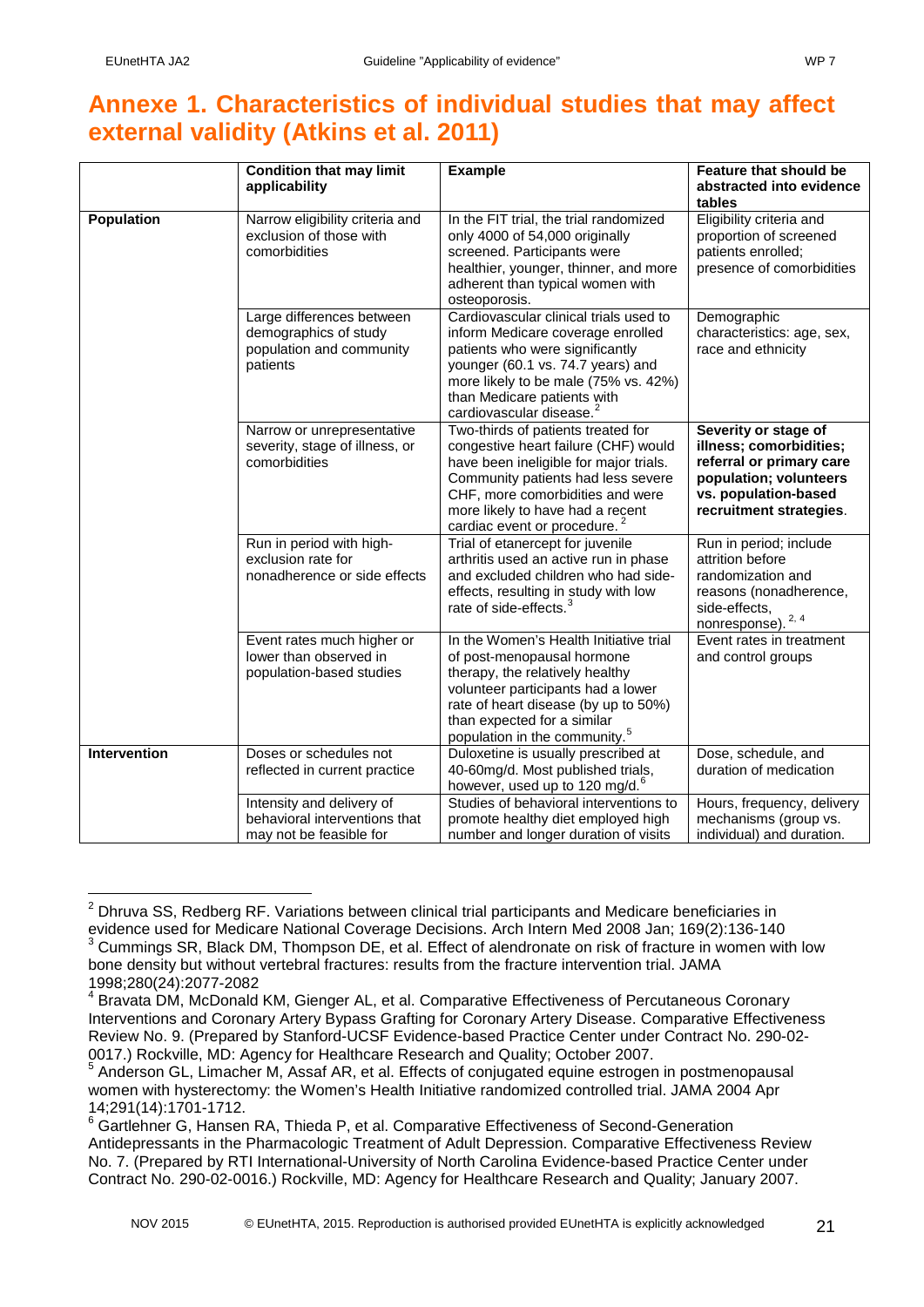|                 | <b>Condition that may limit</b><br>applicability                                                 | <b>Example</b>                                                                                                                                                                                                                                                | Feature that should be<br>abstracted into evidence<br>tables                                                                 |
|-----------------|--------------------------------------------------------------------------------------------------|---------------------------------------------------------------------------------------------------------------------------------------------------------------------------------------------------------------------------------------------------------------|------------------------------------------------------------------------------------------------------------------------------|
|                 | routine use                                                                                      | than is available to most community<br>patients. <sup>7</sup>                                                                                                                                                                                                 |                                                                                                                              |
|                 | Monitoring practices or visit<br>frequency not used in typical<br>practice                       | Efficacy studies with strict pill counts<br>and monitoring for antiretroviral<br>treatment does not always translate<br>to effectiveness in real world<br>practice. <sup>8</sup>                                                                              | Interventions to promote<br>adherence (e.g.,<br>monitoring, frequent<br>contact). Incentives given<br>to study participants. |
|                 | Older versions of an<br>intervention no longer in<br>common use                                  | Only one of 23 trials comparing<br>coronary artery bypass surgery with<br>percutaneous coronary angioplasty<br>used the type of drug eluting stent<br>that is currently used in practice. <sup>4</sup>                                                        | Specific product and<br>features for rapidly<br>changing technology                                                          |
|                 | Co-interventions that are<br>likely to modify effectiveness<br>of therapy                        | Supplementing zinc with iron reduces<br>the effectiveness of iron alone on<br>hemoglobin outcomes. <sup>9</sup><br>Recommendations for iron are based<br>on studies examining iron alone, but<br>patients most often take vitamins in a<br>multivitamin form. | Co-interventions                                                                                                             |
|                 | Highly selected intervention<br>team or level of<br>training/proficiency not widely<br>available | Trials of carotid endarterectomy<br>selected surgeons based on<br>operative experience and low<br>complication rates and are not<br>representative of community<br>experience of vascular surgeons. <sup>10</sup>                                             | Selection process, training<br>and skill of intervention<br>team.                                                            |
| Comparator      | Inadequate dose of<br>comparison therapy                                                         | A fixed dose study by the makers of<br>duloxetine compared 80 and 120<br>mg/d of duloxetine (high dose) with<br>20 mg of paroxetine (low dose). <sup>11</sup>                                                                                                 | Dose and schedule of<br>comparator, if applicable                                                                            |
|                 | Use of substandard<br>alternative therapy                                                        | In early trials of magnesium in acute<br>myocardial infarction, standard of<br>treatment did not include many<br>current practices including<br>thrombolysis and beta-blockade. <sup>12</sup>                                                                 | Relative comparability to<br>the treatment option.                                                                           |
| <b>Outcomes</b> | Composite outcomes that mix<br>outcomes of different<br>significance                             | Cardiovascular trials frequently use<br>composite outcomes that mix<br>outcomes of varying importance to<br>patients. <sup>1</sup>                                                                                                                            | Effects of intervention on<br>most important benefits<br>and harms, and how they<br>are defined                              |
|                 | Short-term or surrogate<br>outcomes                                                              | Trials of biologics for rheumatoid<br>arthritis used radiographic<br>progression rather than symptoms. <sup>14</sup>                                                                                                                                          | How outcome defined and<br>at what time                                                                                      |

<span id="page-21-0"></span><sup>7</sup> Whitlock EP, O'Connor EA, Williams SB, et al. Effectiveness of Weight Management Programs in Children and Adolescents. Evidence Report/Technology Assessment No. 170 (Prepared by the Oregon Evidencebased Practice Center under Contract No. 290-02-0024). AHRQ Publication No. 08-E014. Rockville, MD: Agency for Healthcare Research and Quality; September 2008.

<span id="page-21-1"></span><sup>8</sup> Fletcher CV. Translating efficacy into effectiveness in antiretroviral therapy: beyond the pill count. Drugs 2007;67(14):1969-1979.

<span id="page-21-2"></span><sup>&</sup>lt;sup>9</sup> Walker, CF, Kordas K, Stoltzfus, RJ, et al. Interactive effects of iron and zinc on biochemical and functional outcomes in supplementation trials. Am J Clin Nutr 2005 82: 5-12.

<span id="page-21-3"></span> $10$  Wennberg D, Lucas F, Birkmeyer J, et al. Variation in carotid endarterectomy mortality in the Medicare population. JAMA 1998;279:1278-1281.

<span id="page-21-4"></span>Detke MJ, Wiltse CG, Mallinckrodt CH, et al. Duloxetine in the acute and long-term treatment of major depressive disorder: a placebo- and paroxetine-controlled trial. Eur Neuropsychopharmacol 2004 Dec;14(6):457-470.

<span id="page-21-5"></span> $12$  Li J, Zhang Q, ZhangM, et al. Intravenous magnesium for acute myocardial infarction. Cochrane Database of Systematic Reviews 2007. Issue 2. Art. No.: CD002755. DOI: 10.1002/14651858.CD002755.pub2.

<span id="page-21-6"></span><sup>&</sup>lt;sup>13</sup> Ferreira-González I, Permanyer-Miralda G, Domingo-Salvany A, et al. Problems with use of composite end points in cardiovascular trials: systematic review of randomised controlled trials. BMJ 2007;334;786; originally published online 2 Apr 2007

<span id="page-21-7"></span><sup>&</sup>lt;sup>14</sup> Ioannidis JP, Lau J. The impact of high-risk patients on the results of clinical trials. J Clin Epidemiol 1997 Oct;50(10):1089-1098.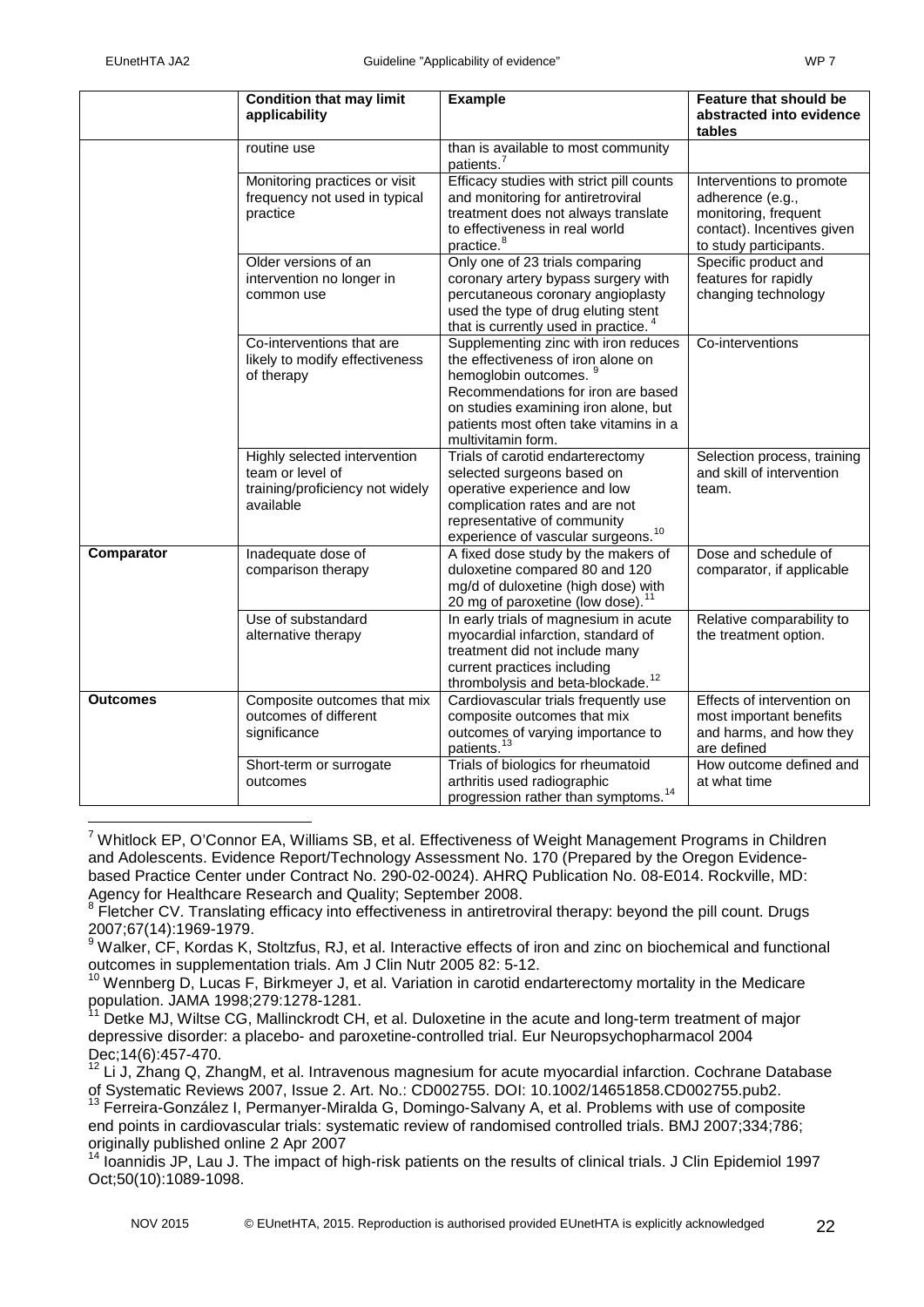|                | <b>Condition that may limit</b><br>applicability                                | <b>Example</b>                                                                                                                                                                                                                                                            | Feature that should be<br>abstracted into evidence<br>tables |
|----------------|---------------------------------------------------------------------------------|---------------------------------------------------------------------------------------------------------------------------------------------------------------------------------------------------------------------------------------------------------------------------|--------------------------------------------------------------|
|                |                                                                                 | Trials of Alzheimer's disease drugs<br>primarily looked at changes in scales<br>of cognitive function over 6 months<br>which may not reflect their ability to<br>produce clinically important changes<br>such as institutionalization rates. <sup>15</sup>                |                                                              |
| <b>Setting</b> | Standards of care differ<br>markedly from setting of<br>interest                | Studies conducted in China and<br>Russia examined the effectiveness of<br>self breast exams on reducing breast<br>cancer mortality, but these countries<br>do not routinely have concurrent<br>mammogram screening as is<br>available in the United States. <sup>16</sup> | Geographic setting                                           |
|                | Specialty population or level<br>of care differs from that seen<br>in community | Early studies of open surgical repair<br>for abdominal aortic aneurysms<br>found an inverse relationship<br>between hospital volume and short-<br>term mortality.                                                                                                         | Clinical setting (e.g.<br>referral center vs.<br>community)  |

<span id="page-22-0"></span><sup>&</sup>lt;sup>15</sup> Hansen RA, Gartlehner G, Kaufer D, et al. Drug class review of Alzheimer's drugs. Final report. 2006. Available at: http://www.ohsu.edu/drugeffectiveness/reports/final.cfm.

<span id="page-22-1"></span><sup>&</sup>lt;sup>16</sup> Humphrey L, Chan BKS, Detlefsen S, et al. Screening for Breast Cancer. Prepared by Oregon Health Sciences University under Contract No. 290-97-0018. Rockville, MD. Agency for Healthcare Research and Quality; August 2002.

<span id="page-22-2"></span>Wilt TJ, Lederle FA, MacDonald R, et al. Comparison of Endovascular and Open Surgical Repairs for Abdominal Aortic Aneurysm. Evidence Report/Technology Assessment No. 144. (Prepared by the University of Minnesota Evidence-based Practice Center under Contract No. 290-02-0009.) AHRQ Publication No. 06- E017. Rockville, MD: Agency for Healthcare Research and Quality; August 2006.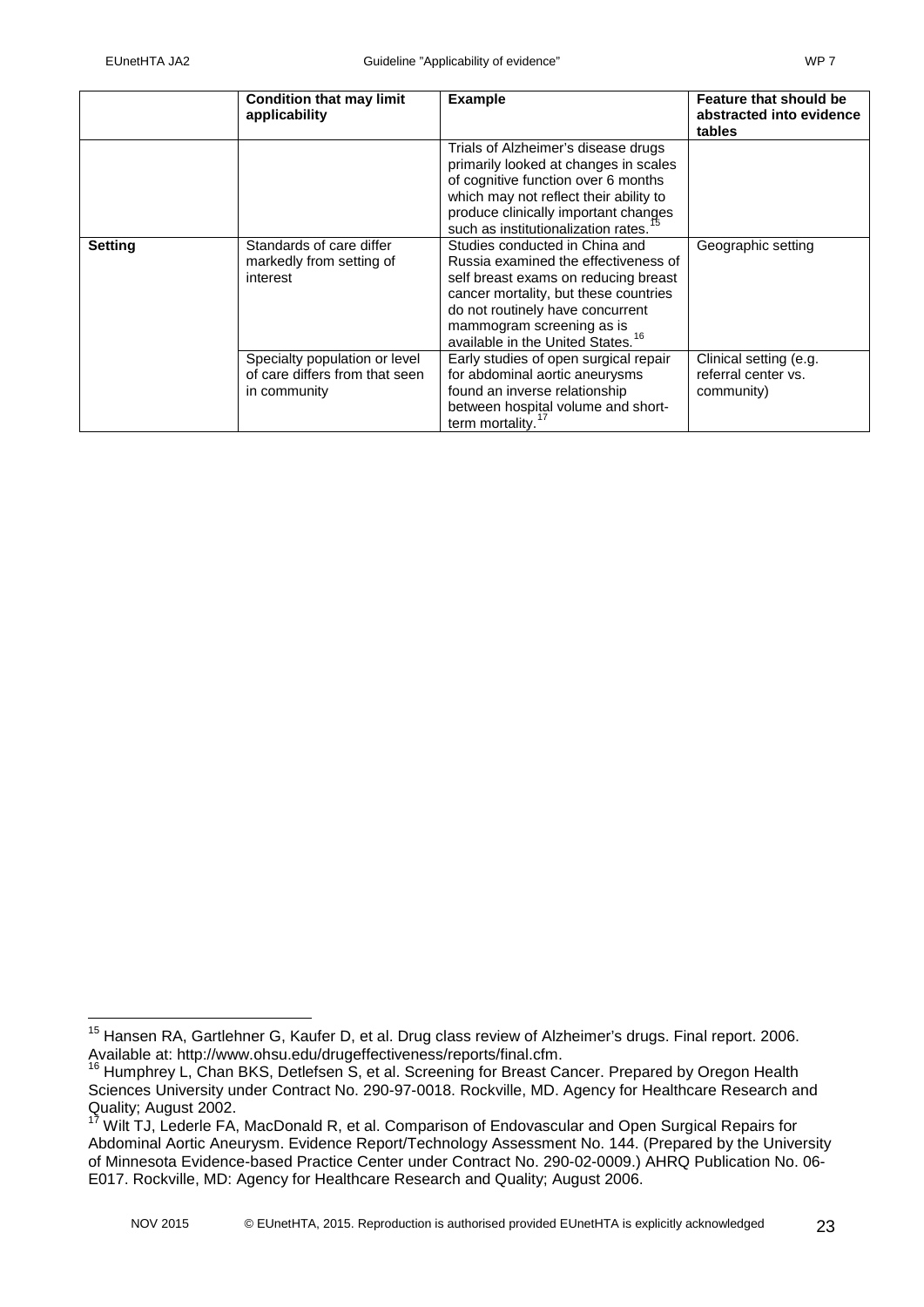# <span id="page-23-0"></span>**Annexe 2. Statistical methods**

As it is unlikely that within the timeframe of an HTA (especially a rapid assessment) assessors will have the opportunity to do these type of analyses/models, this section below will focus on how assessors can interpret analysis/models that are already published. Meta-analysis and estimate of the effect model are not concurrent approach. Rather, whenever it is possible (i.e. a batch of clinical trials is available or predefined, not overlapping sub-groups), a preferred strategy is to perform first a meta-analysis (with at least two types of criteria, e.g. relative risk and rate difference,), and then to estimate the effect model with the (pooled) individual data.

#### *Effect model*

The expected effect of a treatment is a decrease of incidence of an event caused by the illness, i.e. mortality and/or morbidity. The effect model of a treatment (effect) is the relation between the incidence '*Rc'* of the event in the patients who do not receive the treatment and the incidence '*Rt*' of this event in the same population of treated patients. This relationship may be written: *Rt* = f (*Rc*  , θ) where θ indicates it is treatment dependent.

When RCTs are available on a treatment, this relationship should be explored to help identify good responders to this treatment. When a single trial has been achieved, exploring the effect model requires access to individual data.

Often, this relationship is assumed to be linear, most of the time multiplicative  $(Rt = Rc \times θ)$  – when there is no natural threshold. Treatment effect  $\theta$  is estimated in this first case by a relative risk. The effect of a treatment that has both favourable and iatrogenic effects can be modelled with use of a mixed linear model (*Rt* = k *Rc* + b) that combines multiplicative and additive effects (Boissel *et al.* 1993).

Effect model can be graphically illustrated with *Rc* and *Rt* respectively on the x and y axes (see Figure 1 and Figure 2). Trial results are plotted by dots of coordinates (x=*Rc* , y=*Rt*). Dots represent either a trial or a patient. Figures are divided in two areas, one below the *Rt* = *Rc* line corresponding to a beneficial treatment effect and one above the *Rt* = *Rc* line where treatment is harmful. One approach still used in medical literature to assess effect model is to compute the weighted least squares regression line.



Figure 1 : Linear multiplicative effect model,  $Rt = kRc$  Figure 2: Mixed linear effect model ,  $R \neq kRc + b$ Each dot represents a trial result. The relation between *Rt* and *Rc* is represented by the dotted line. Absolute benefit (AB) increases with *Rc*. Figure 2 shows the deleterious effect of treatment when *Rc* lies below a threshold value T0.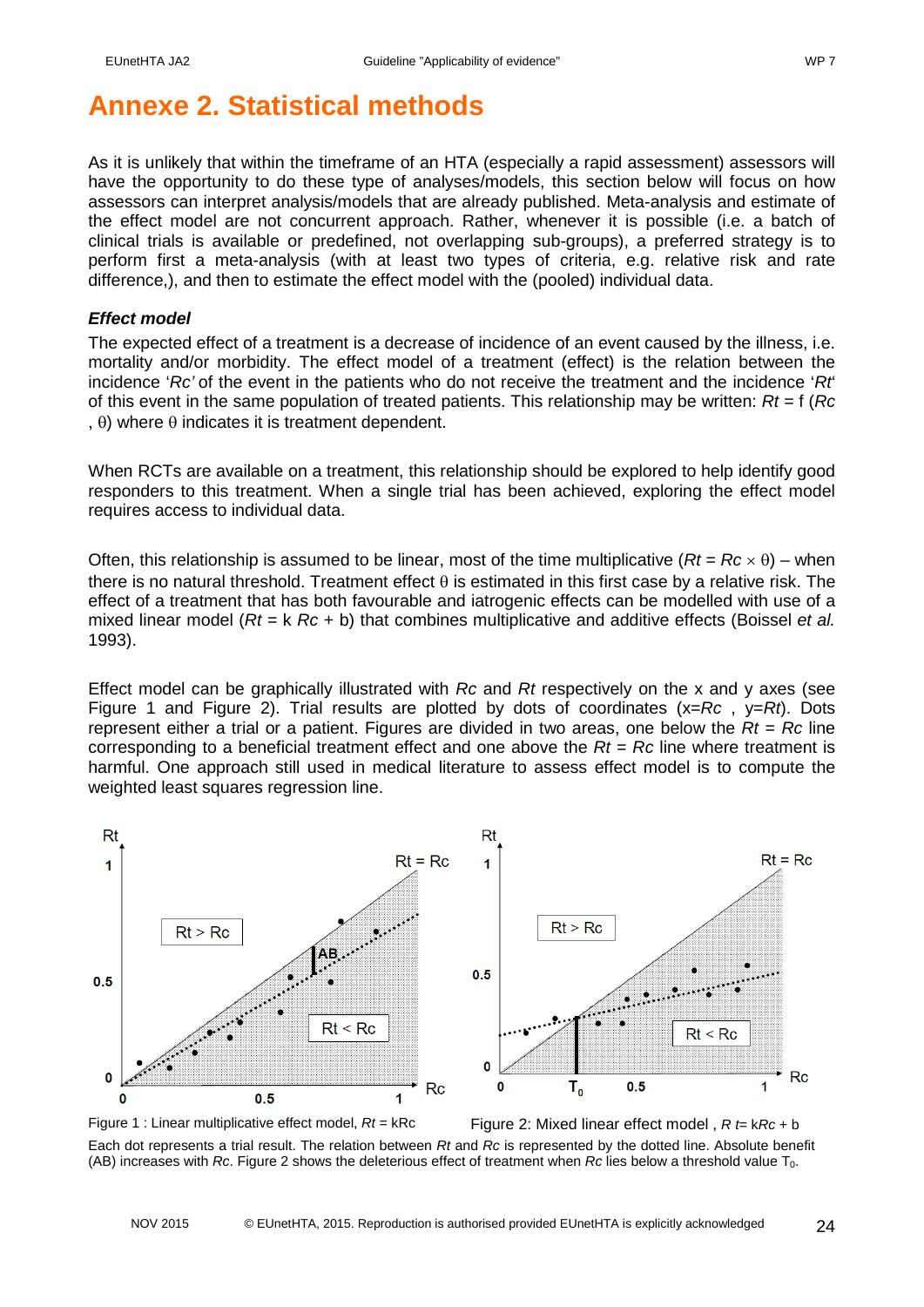Linear models are simple to use but may not always be plausible given the complexity of the biological mechanisms involved in a treatment effect. It has therefore been proposed to integrate in the model other covariates such as the characteristics of patients other than those included in *Rc*, like phenotype- or genotype-derived variables (Boissel et al*.* 2008). Effect model may thus be written: *Rt* = f (*Rc* , θ , X) with X, a vector of characteristics of patients. Relevant individual patient data at baseline are therefore needed to explore the effect model. When the effect model is estimated from individual data (from a single trials or pooled from all trials), the *Rc* and *Rt* are obtained as prediction with appropriate statistical techniques rather than as frequency when aggregated data from all trials are used.

Boissel et al*.* identified three mechanisms of action of a therapy they believed to cover the whole possible modes of action of a treatment: 1) alteration of the circumstances leading to the disease occurrence, 2) alteration of a causal risk factor and 3) alteration of the intimate mechanism of the disease. For each mechanism of action, a therapeutic effect model was developed and a simulation study performed. A linear relationship between *Rt* and *Rc* was found only for the first mechanism of action. In the two other cases, the predicted effect model was curvilinear suggesting specific interactions between treatment and individuals (see Figure 3).



Figure 3. Simulated effect model for a mechanism of action that is alteration of a causal risk (the treatment acts on a causal risk factor). The value of *Rc* is directly affected through the mechanism that causes the risk. Each dot represents a subject. For a given value of *Rc* ordinates of dots differ by the values of *X*. The absolute benefit predictable for a patient is the length between the corresponding dot ordinate and the line 0,0-1,1 [extract from Boissel *et al*. 2008]

The above examples illustrate the importance of exploring the effect model, i.e. the relation between baseline risk and treatment effect, to select patients to be treated. This relationship is often investigated in meta-analyses as it provides a possible explanation of between-study heterogeneity (Sharp et al*.* 2000, Thompson et al*.* 1997). Indeed, one major criticism of these statistical methods is that they combine results from trials with very different patient characteristics and designs (Engels et al. 2000). Thus, exploring sources of heterogeneity is a key issue to assess whether observed differences in treatment effects can be explained by trial-level characteristic. For example patient age or other patient characteristics may influence the baseline risk so that treatment effect may be over- or underestimated when applying the results of a trial to other patients.

Techniques and outcomes are not the same when the effect model estimate is obtained from aggregated or from individual data. In the latter case, pooling data from all the trials is even better than working on a single data set. It allows more precise estimates and more relevant model validation. As a third option, the effect model can be obtained from simulation with a mathematical model of the disease and drug interactions with the body. This allows to taking into account patient descriptors that are potential treatment effect modulators that have not been measured in clinical trials.

Although statistical tools are the same as for multivariate statistical analysis of data, in effect model estimate they are not used with the same approach (adapted analytical strategy).

In conclusion, an effect model is a quantitative method that allows knowing how the treatment benefit varies according to certain patient characteristics, in order to assess treatment effect in a specific population of patients. For a health technology assessor, information on effect model may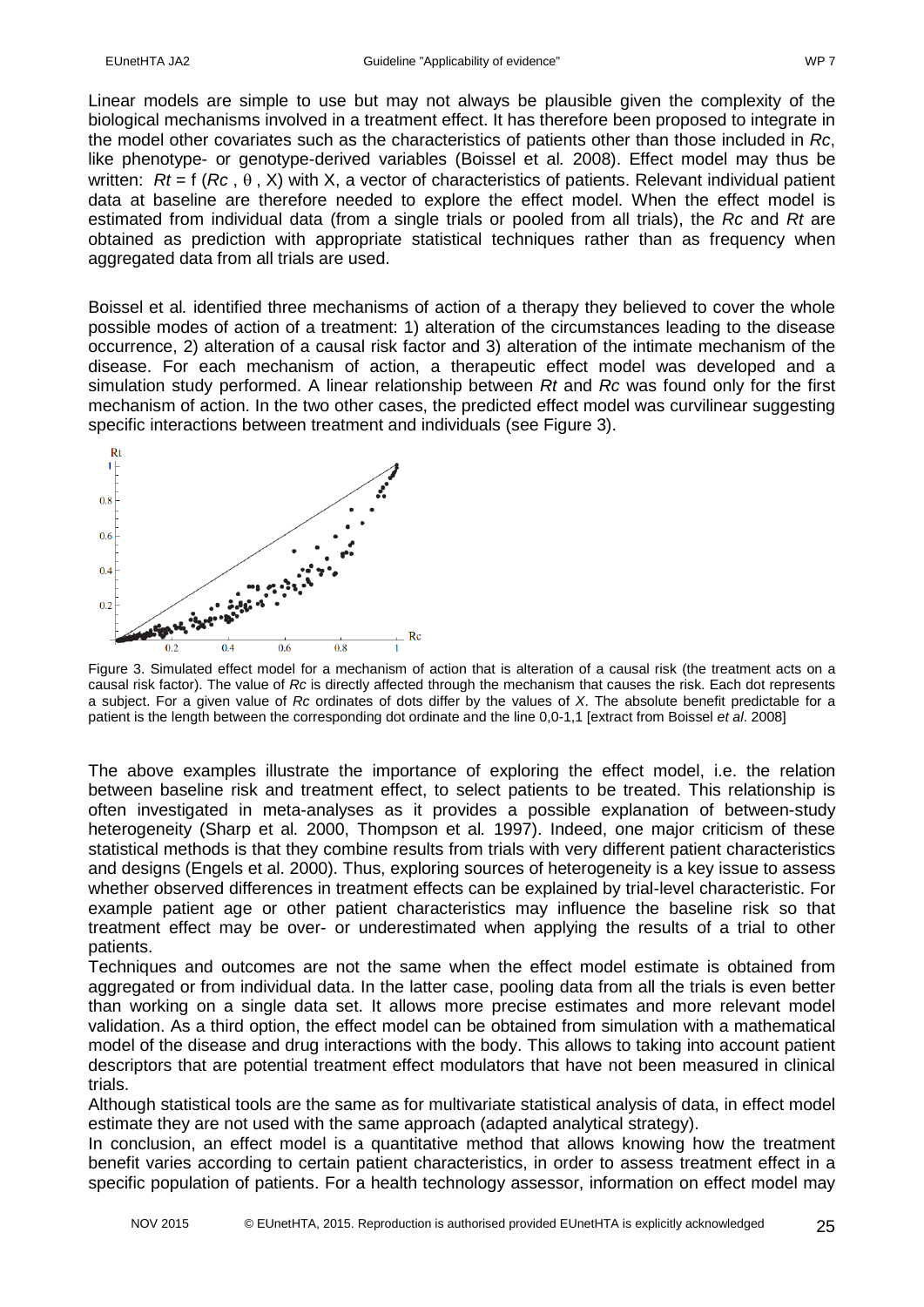be available from meta-analyses, in particular in the section that explores sources of heterogeneity between included trials. Though the approach consisting in computing the weighted least squares regression line of the *Rt*-*Rc* plot is still used in medical literature, more appropriate approaches that take into account either biological interactions between baseline characteristics of patients and treatment effect (Boissel et al*.* 2008, Wang et al. 2009) or measurement errors of treatment effect and baseline risk estimations (Arends et al*.* 2000) have been developed and should be preferred.

### *Meta-analysis*

Meta-analysis allows to examine the relationship between cross-study variability in effects and study characteristics that represent dimensions of potential applicability such as subject characteristics, organizational and geographic setting, research context etc. Two statistical approaches explore the applicability in meta-analysis: the heterogeneity between studies and multivariate modelling to determine relevant features that influence treatment effects. The later requires individual data. Seeking for treatment size modulators is more effective with meta-analysis on individual data, either from a single trial or from pooled trials.

### o Heterogeneity

Although the RCT is regarded as the 'gold standard' in terms of evaluating the efficacy of interventions, it is susceptible to challenges to its external validity if those participating are unrepresentative of the reference population for whom the intervention in question is intended. But in most RCTs, subjects are selected randomly and representativity is not assessed. Design, intervention and setting characteristics are also specifically selected. With several different RCTs on the same intervention, the key question is whether effects vary between RCTs and, if so, how it is related to study characteristics. When variation of treatment effects across studies is plausible, lack of applicability should be a serious concern.

Meta-analysis of multiple studies with good internal validity can thus be characterized as an empirical study of the applicability of intervention. A significant heterogeneity indicates an interaction between treatment effects and characteristics of studies (e.g. population, treatment, design characteristics). The usual way of assessing whether a set of single studies are heterogeneous is by means of the *Q* test. However, the *Q* test only informs about the presence *versus* the absence of heterogeneity, but it does not report on the extent of such heterogeneity. Recently, the *I*2 index has been proposed to quantify the degree of heterogeneity in a metaanalysis. In practice, power of such test is often limited by a small number of studies. In case of heterogeneity, it should be investigated further to reveal its sources which could be related to population, treatment or setting and affects applicability. And with significant heterogeneity, estimation of effect size with random effect is preferable than fixed model. Heterogeneity can also be explored within a trial. The same techniques as above are used. The issue is sub-grouping of patients. "Natural" sub-groupings are centres, countries, scores of disease severity, age groups…

### o Multivariate Modelling

Identification of any features of population or intervention that modify treatment effects could be done by multivariate models allowing prediction of treatment effect for given scenarios of characteristics within each individual study (or by subgroup analysis). In meta-analysis, a study level meta-regression adjusted for potential confounding by study features could be done to identify study characteristics related to effect size. But design differences are often confounded with the substantive variables most relevant for applicability. Thus, to address applicability, construction of multivariate models allowing to predict treatment effect for a given scenario of characteristics of population, intervention, setting, etc. requires a relatively large number of diverse studies providing adequate information on the relevant study features. Alternatively, if metaanalysis based on individual-patient data is generally more powerful in terms of statistical unit, it rarely allows completeness and is often limited by lack of relevant variables and unavailability of individual data from some trials. Thus, this method may reduce the number of diverse studies compare to meta-analysis on summarized data and this diversity is particularly important to address applicability, unless cooperation across academic teams and with companies permits to bring in all the available data.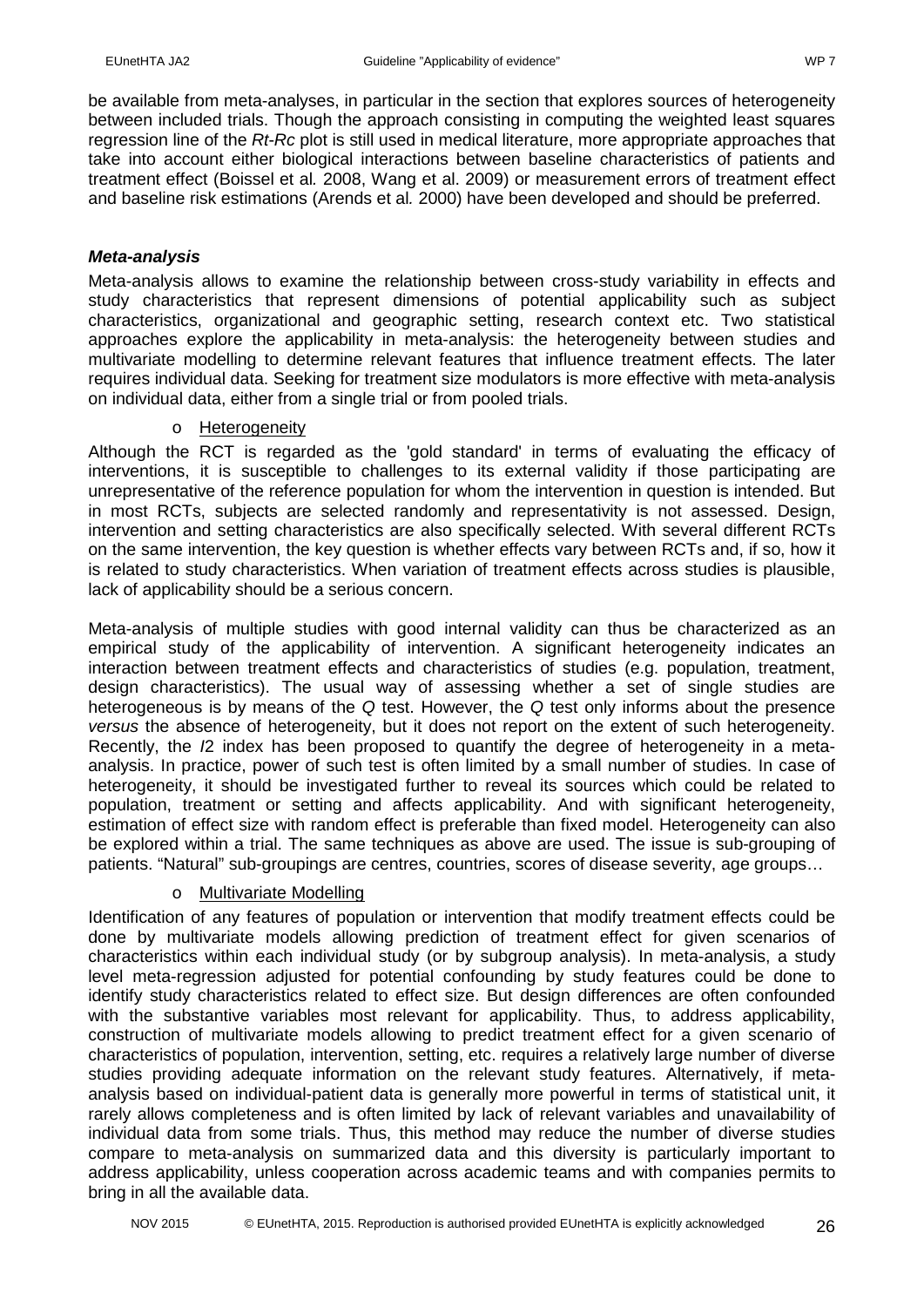Both method and practice of meta-analysis should be improved with greater attention to the applicability of study results and the systematic multivariate relationships between study characteristics and the effect sizes reported in those studies. But meta-analysis with RCT does not allow to explore all determinants of the applicability and its power is often limited by a small number of studies.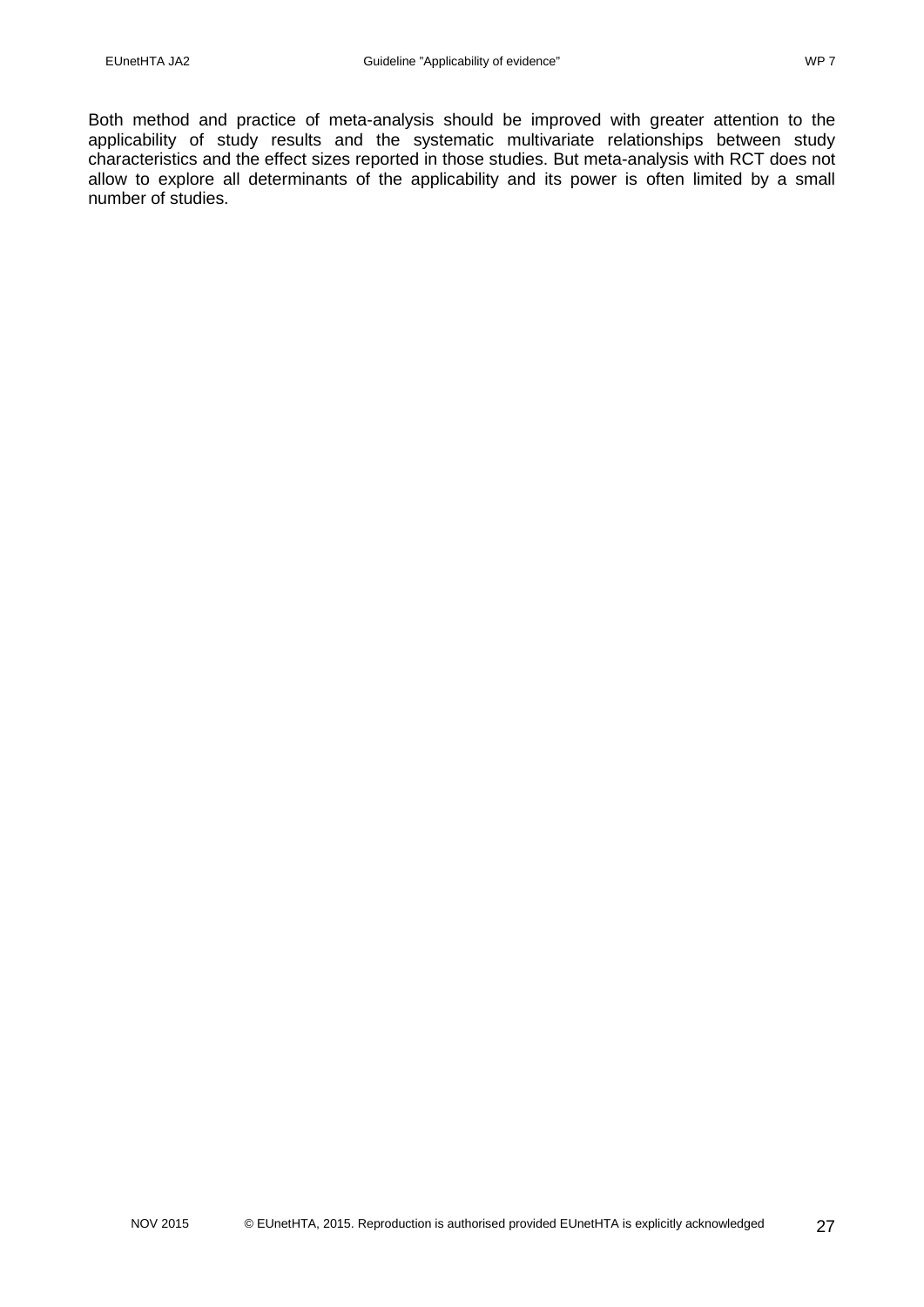# <span id="page-27-0"></span>**Annexe 3. Methods and results of literature search**

A literature review has been conducted for the original guideline version in JA 1 with the aim of locating studies that provide recommendations of assessing the applicability of trial results.

# <span id="page-27-1"></span>*Keywords*

The following keywords have been included in the search:

- effect model
- extrapolation
- real world
- real life
- effectiveness
- external validity
- generalizability/generalisability
- applicability
- transposability
- technology assessment
- relative effectiveness
- comparative effectiveness
- clinical Trials as Topic

### <span id="page-27-2"></span>*Search engines and sources of information*

The following databases and websites have been searched:

### Databases:

- **Embase**
- **Medline**
- Centre for Reviews and Dissemination, University of York

#### Websites:

- Agency for Healthcare Research and Quality (AHRQ)
- **National Guideline Clearinghouse**
- International Society For Pharmacoeconomics and Outcomes Research (ISPOR)
- **HTAi**
- EMA
- Google and Google Scholar
- ScienceDirect
- The Cochrane Collaboration
- The Cochrane Methodology Register
- Wiley-Interscience

The following guidelines (in English) of health technology assessment/reimbursement agencies have been included in the search<sup>[18:](#page-27-3)</sup>

- Agency for Health Technology Assessment in Poland (AHTAPol)
- Canadian Agency for Drugs and Technologies in Health (CADTH)
- Danish Centre for Health Technology Assessment (DACEHTA)
- Health Information & Quality Authority (HIQA)
- Institute for Quality and Efficiency in Health Care (IQWIG)
- National Institute for Health and Clinical Excellence (NICE)
- Pharmaceutical Benefits Advisory Committee (PBAC)
- The New Zealand Pharmaceutical Management Agency (PHARMAC)
- Dental and Pharmaceutical Benefits Agency (TLV)

<span id="page-27-3"></span><sup>&</sup>lt;sup>18</sup> The guidelines were identified in the Background review on Relative Effectiveness Assessment of Pharmaceuticals of WP5 (Kleijnen et al. 2011)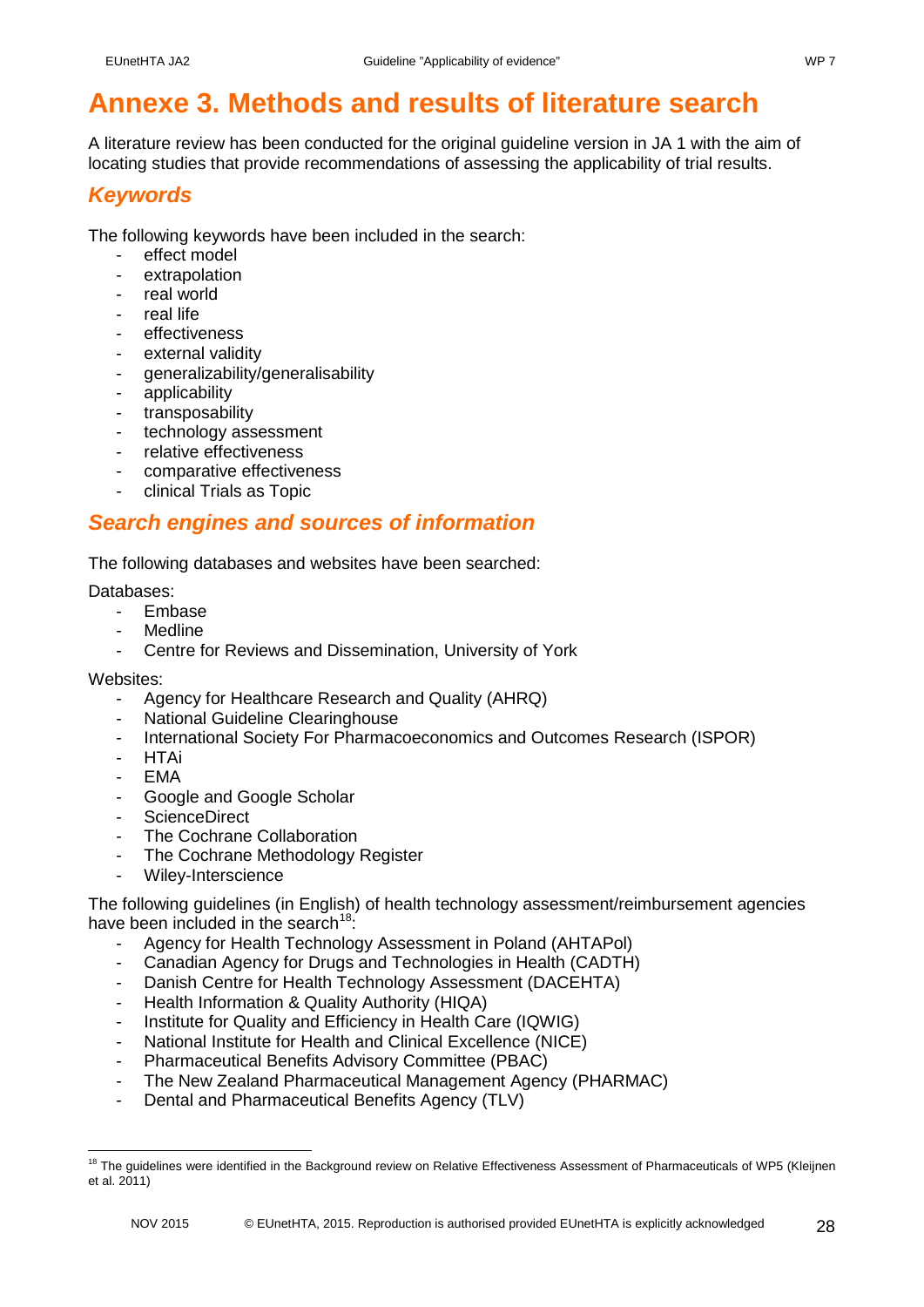In addition we have hand searched references cited in relevant documents.

### <span id="page-28-0"></span>*Inclusion and non-inclusion criteria*

The following inclusion criteria were applied to:

- Where time limits could be specified (e.g. PubMed) the database searches were limited to the period 1995/01/01 to 2011/05/04.
- Publication written in English
- Critical analysis of methods to determine the applicability
- General reflections and theoretical considerations

The following exclusion criteria were applied:

- Letters
- Studies on specific interventions and/or indications

# <span id="page-28-1"></span>*Results of search*

The search in Medline, Embase, the Cochrane Methodology Registry and Google Scholar resulted in 273 references. Based on a first selection, based on title and abstract, we retained 20 references of which the full text was obtained. Selection based on full texts reduced the number of relevant papers to 11. In addition, 12 articles we identified through hand searching of references.

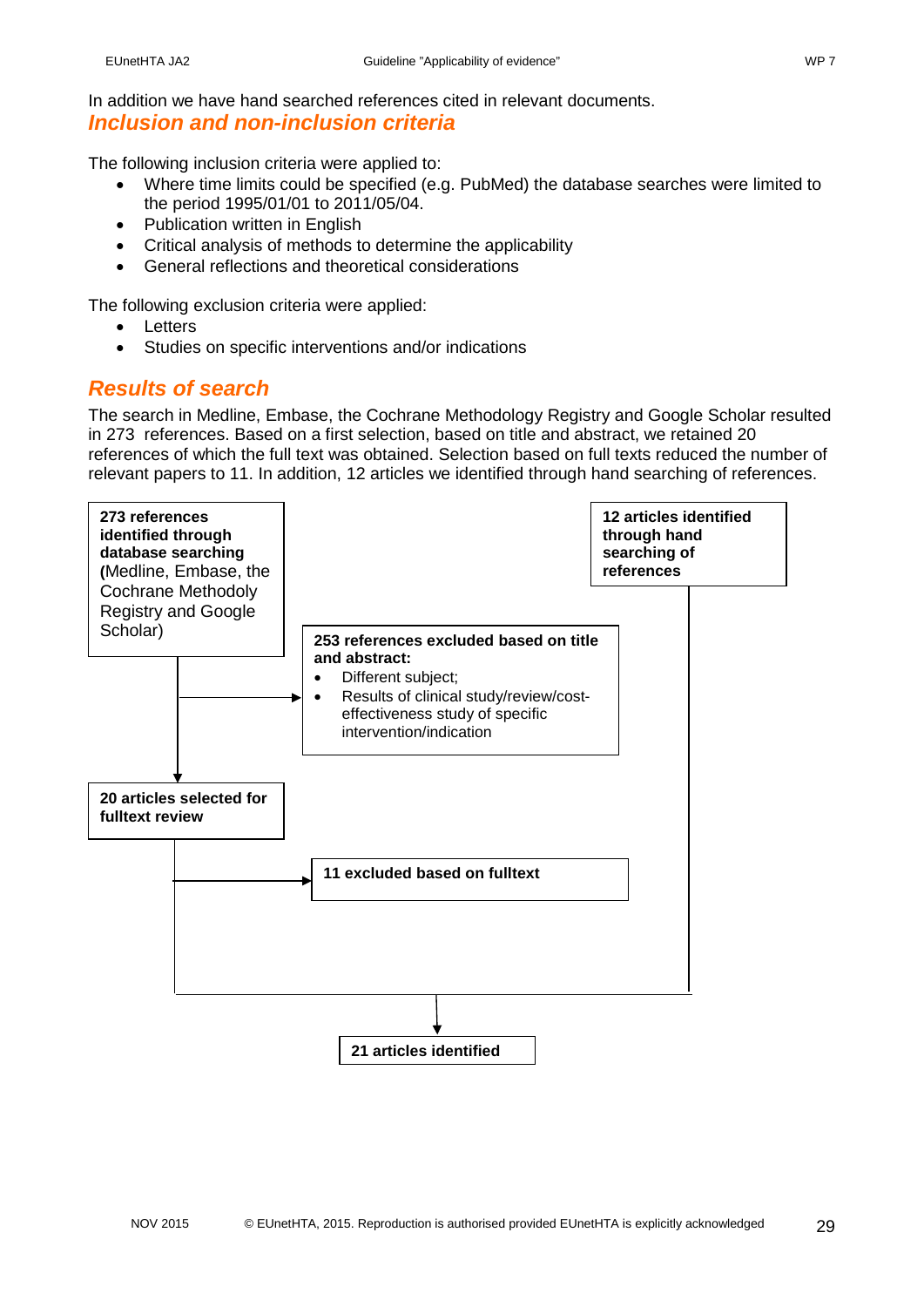# <span id="page-29-0"></span>**Annexe 4. Overview of lists with criteria to determine the applicability**

|                              |                            |                                                    |                            |                                 | Green et al. 2006                     |
|------------------------------|----------------------------|----------------------------------------------------|----------------------------|---------------------------------|---------------------------------------|
| Seale et al.<br>2004         | Flather et al.<br>2006     | Rothwell et al. 2006                               | Dekkers et al.<br>2009     | Julian et al.<br>1997           |                                       |
| Is the patient               | <b>Patient</b>             | Setting of the trial                               | Are the                    | <b>Patients</b>                 | <b>Reach and</b>                      |
| population                   | selection                  | (health-care system,                               | eligibility                | studied                         | representativeness                    |
| representativ                | (Differences               | country, recruitment from                          | criteria a                 | Where the                       | A. Participation: Are                 |
| e of the                     | relating to                | primary, secondary, or                             | proper                     | patients                        | there analyses of the                 |
| broad                        | baseline                   | tertiary care, selection of                        | reflection of the          | included in the                 | participation rate                    |
| target group?                | characteristic             | participating centres,                             | study                      | trial                           | among potential                       |
| (inclusion and               | s such as                  | selection of participating                         | population?                | adequately                      | (a) settings, (b)                     |
| exclusion                    | age, gender,               | clinicians)                                        | (selection of              | representative                  | delivery staff, and (c)               |
| criteria and                 | and severity<br>of disease |                                                    | study<br>population, run-  | of the patients<br>to be        | patients                              |
| baseline data)               | are likely to              | <b>Selection of patients</b><br>(method of         | in period,                 | encountered in                  | (consumers)?<br>B. Target audience:   |
| <b>Participant</b>           | occur)                     | prerandomisation                                   | participating              | normal clinical                 | Is the intended                       |
| flow diagram                 |                            | diagnosis and                                      | centres)                   | practice?                       | target audience                       |
| (analysis of                 | <b>Study</b>               | investigation, eligibility                         |                            | Where the                       | stated for adoption                   |
| patients that                | design and                 | criteria, exclusion                                | Do temporal,               | eligibility                     | (at the                               |
| were eligible,               | validity of                | criteria, placebo run-in                           | ethnical and               | criteria too                    | intended settings                     |
| but not                      | results (low               | period, treatment run-in                           | geographical               | narrow or too                   | such as worksites,                    |
| included)                    | compliance                 | period, 'enrichment'                               | differences                | broad?                          | medical offices, etc.)                |
|                              | rate,                      | strategies, ratio of                               | between study              | <i>In/exclusion</i>             | and application                       |
| <b>Screening</b>             | unacceptable               | randomised patients to                             | population and             | criteria should                 | (at the individual                    |
| logs (analysis               | rate of                    | eligible nonrandomised                             | target                     | clearly be                      | level)?                               |
| of criteria for              | serious                    | patients in participating                          | populations                | stated. Are                     | C.                                    |
| excluding                    | unwanted                   | centres, proportion of                             | translate in to a          | women,                          | Representativeness                    |
| patients)                    | side                       | patients who declined                              | limited                    | elderly,                        | -Settings: Are                        |
|                              | effects, flaws             | randomisation);                                    | generalisability           | comorbitities.                  | comparisons made                      |
| <b>Comorbiditie</b>          | in the                     |                                                    | ? (temporal                | risks well                      | of the similarity of                  |
| s (comparison                | randomisatio               | <b>Characteristics of</b>                          | aspects, ethnical          | represented?                    | settings in study to                  |
| of comorbities               | n process,                 | randomised patients                                | aspects,                   |                                 | the intended target                   |
| in trials groups             | 'Per protocol'<br>or 'on   | (baseline clinical                                 | geographical<br>and socio- | Where                           | audience of program                   |
| vs target<br>patient         | treatment'                 | characteristics, racial<br>group, uniformity of    | economic                   | adequate<br>steps taken to      | settings-or<br>to those settings that |
| population)                  | analyses and               | underlying pathology,                              | aspects)                   | ensure a high                   | decline to                            |
|                              | fraud or                   | stage in the natural                               |                            | proportion of                   | participate?                          |
| <b>Subgroup</b>              | scientific                 | history of their disease,                          | Can study                  | eligible                        | D.                                    |
| analysis (in                 | misconduct)                | severity of disease,                               | results be                 | patients was                    | Representativeness                    |
| large clinical               |                            | comorbidity, absolute                              | generalized                | randomised?                     | -Individuals: Are                     |
| trials it is                 | <b>Application</b>         | risks of a poor outcome                            | beyond the                 | How do                          | analyses conducted                    |
| possible to                  | of the                     | in the control group)                              | eligibility                | randomised                      | of the similarity                     |
| have reliable                | treatment                  |                                                    | criteria? (age,            | patients with                   | and differences                       |
| subgroup                     | (competence                |                                                    | co-morbidities)            | those who are                   | between patients,                     |
| analyses                     | and                        | Difference between                                 |                            | not                             | consumers, or other                   |
| which may                    | experience of              | trial protocol and                                 | Do differences             | randomised                      | subjects who                          |
| help                         | clinicians as              | routine practice (trial                            | in treatment               | (eligible vs                    | participate                           |
| prescribers to               | well as the                | intervention, timing of                            | setting                    | noneligible?)                   | versus either those                   |
| relate the                   | health care                | treatment,                                         | translate into             |                                 | who decline, or the                   |
| trial's findings             | setting                    | appropriateness/relevanc                           | possible<br>differences in | Was the                         | intended target                       |
| more closely                 | should be<br>taken into    | e of control intervention,<br>adequacy of nontrial | treatment                  | setting of the<br>trial and the | audience?                             |
| to patients for<br>whom they | account)                   | treatment-both intended                            | effects?                   | manner of                       | Program or policy                     |
| are trying to                |                            | and actual, prohibition of                         | (treatment                 | patient                         | implementation                        |
| select                       |                            | certain nontrial                                   | physicians,                | selection                       | and adaptation                        |
| appropriate                  |                            | treatments, therapeutic                            | treatment                  | appropriate?                    | A. Consistent                         |
| therapies)                   |                            | or diagnostic advances                             | setting,                   | Were the                        | implementation: Are                   |
|                              |                            | since was performed)                               | administrative             | eligibility                     | data presented on                     |
|                              |                            |                                                    | policy)                    | criteria too                    | level and quality of                  |
|                              |                            | <b>Outcome measures</b>                            |                            | narrow or too                   | implementation of                     |
|                              |                            | and follow-up (clinical                            |                            | broad? Have                     | different program                     |
|                              |                            | relevance of surrogate                             |                            | the authors                     | components?                           |
|                              |                            | outcomes, clinical                                 |                            | inappropriately                 | B. Staff expertise:                   |
|                              |                            | relevance validity and                             |                            | extrapolated                    | Are data presented                    |
|                              |                            | reproducibility of                                 |                            | their findings                  | on the level of                       |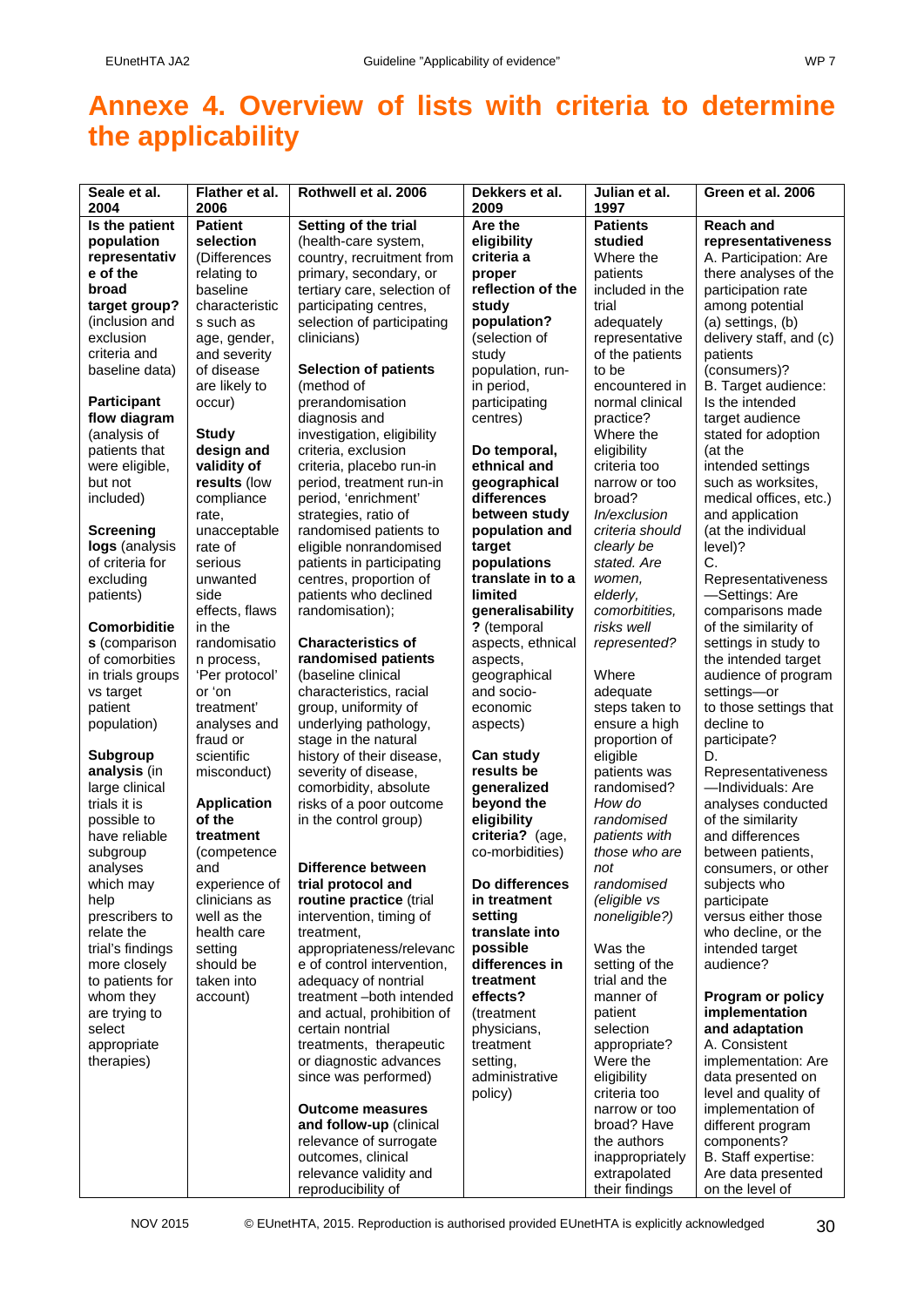| ۰, |  |
|----|--|
|----|--|

| Seale et al.<br>2004 | Flather et al. | Rothwell et al. 2006                               | Dekkers et al. | Julian et al.                 | Green et al. 2006                        |
|----------------------|----------------|----------------------------------------------------|----------------|-------------------------------|------------------------------------------|
|                      | 2006           |                                                    | 2009           | 1997                          |                                          |
|                      |                | complex scales, effects<br>of intervention on most |                | to types of                   | training or                              |
|                      |                |                                                    |                | patients that<br>were not     | experience                               |
|                      |                | treatment components,<br>Who measured outcome,     |                | adequately                    | required to deliver<br>the program or    |
|                      |                | Use of patient-centred                             |                | presented?                    | quality of                               |
|                      |                | outcomes, Frequency of                             |                |                               | implementation by                        |
|                      |                | follow-up, Adequacy of                             |                | <b>Treatments</b>             | different types of                       |
|                      |                | the length of follow-up)                           |                | Were the                      | staff?                                   |
|                      |                |                                                    |                | treatments                    | C. Program                               |
|                      |                | Adverse effects of                                 |                | under                         | adaptation: Is                           |
|                      |                | treatment                                          |                | comparison,                   | information reported                     |
|                      |                | (Completeness of                                   |                | including dose                | on the extent to                         |
|                      |                | reporting of relevant                              |                | schedule,                     | which different                          |
|                      |                | adverse effects, Rates of                          |                | duration of                   | settings modified or                     |
|                      |                | discontinuation of                                 |                | treatment,                    | adapted the program                      |
|                      |                | treatment, Selection of                            |                | noncomplianc                  | to fit their setting?                    |
|                      |                | trial centres and/or                               |                | e, and the                    | D. Mechanisms: Are                       |
|                      |                | clinicians on the basis of                         |                | control group                 | data reported on the                     |
|                      |                | skill or experience,                               |                | regimens                      | process(es) or                           |
|                      |                | Exclusion of patients at                           |                | (placebo or<br>standard       | mediating variables                      |
|                      |                | risk of complications,<br>Exclusion of patients    |                |                               | through which the<br>program or policy   |
|                      |                | who experienced                                    |                | treatment)<br>appropriate for | achieved its effects?                    |
|                      |                | adverse effects during a                           |                | normal clinical               |                                          |
|                      |                | run-in period, Intensity of                        |                | practice and                  | <b>Outcomes for</b>                      |
|                      |                | trial safety procedures)                           |                | determining                   | decision making                          |
|                      |                |                                                    |                | future                        | A. Significance: Are                     |
|                      |                |                                                    |                | treatment                     | outcomes reported in                     |
|                      |                |                                                    |                | policy in such                | a way that can be                        |
|                      |                |                                                    |                | patients.                     | compared to either                       |
|                      |                |                                                    |                | $e.g.$ if                     | clinical guidelines or                   |
|                      |                |                                                    |                | treatment                     | public health goals?                     |
|                      |                |                                                    |                | duration in the               | <b>B.</b> Adverse                        |
|                      |                |                                                    |                | study was                     | consequences: Do                         |
|                      |                |                                                    |                | relatively short              | the outcomes                             |
|                      |                |                                                    |                | then<br>extrapolation         | reported include                         |
|                      |                |                                                    |                | to longer                     | quality of life or<br>potential negative |
|                      |                |                                                    |                | duration (e.g                 | outcomes?                                |
|                      |                |                                                    |                | chronic                       | C. Moderators: Are                       |
|                      |                |                                                    |                | conditions)                   | there any analyses                       |
|                      |                |                                                    |                | may not be                    | of moderator                             |
|                      |                |                                                    |                | justified. If                 | effects-including of                     |
|                      |                |                                                    |                | details are                   | different subgroups                      |
|                      |                |                                                    |                | lacking on                    | of participants and                      |
|                      |                |                                                    |                | actual drug                   | types of intervention                    |
|                      |                |                                                    |                | use                           | staff-to                                 |
|                      |                |                                                    |                | (departures                   | assess robustness                        |
|                      |                |                                                    |                | from<br>scheduled             | versus specificity of<br>effects?        |
|                      |                |                                                    |                | dose) then                    | D. Sensitivity: Are                      |
|                      |                |                                                    |                | applicability to              | there any sensitivity                    |
|                      |                |                                                    |                | future patients               | analyses to assess                       |
|                      |                |                                                    |                | will be unclear.              | dose-response                            |
|                      |                |                                                    |                |                               | effects, threshold                       |
|                      |                |                                                    |                | Were all                      | level, or point of                       |
|                      |                |                                                    |                | aspects of                    | diminishing returns                      |
|                      |                |                                                    |                | current good                  | on the resources                         |
|                      |                |                                                    |                | clinical                      | expended?                                |
|                      |                |                                                    |                | practice                      | E. Costs: Are data                       |
|                      |                |                                                    |                | adequately                    | on the costs                             |
|                      |                |                                                    |                | taken into                    | presented? If so, are                    |
|                      |                |                                                    |                | account?<br>Ancillary         | standard economic<br>or accounting       |
|                      |                |                                                    |                | treatment                     | methods used to                          |
|                      |                |                                                    |                | should be                     | fully account for                        |
|                      |                |                                                    |                | clearly                       | costs?                                   |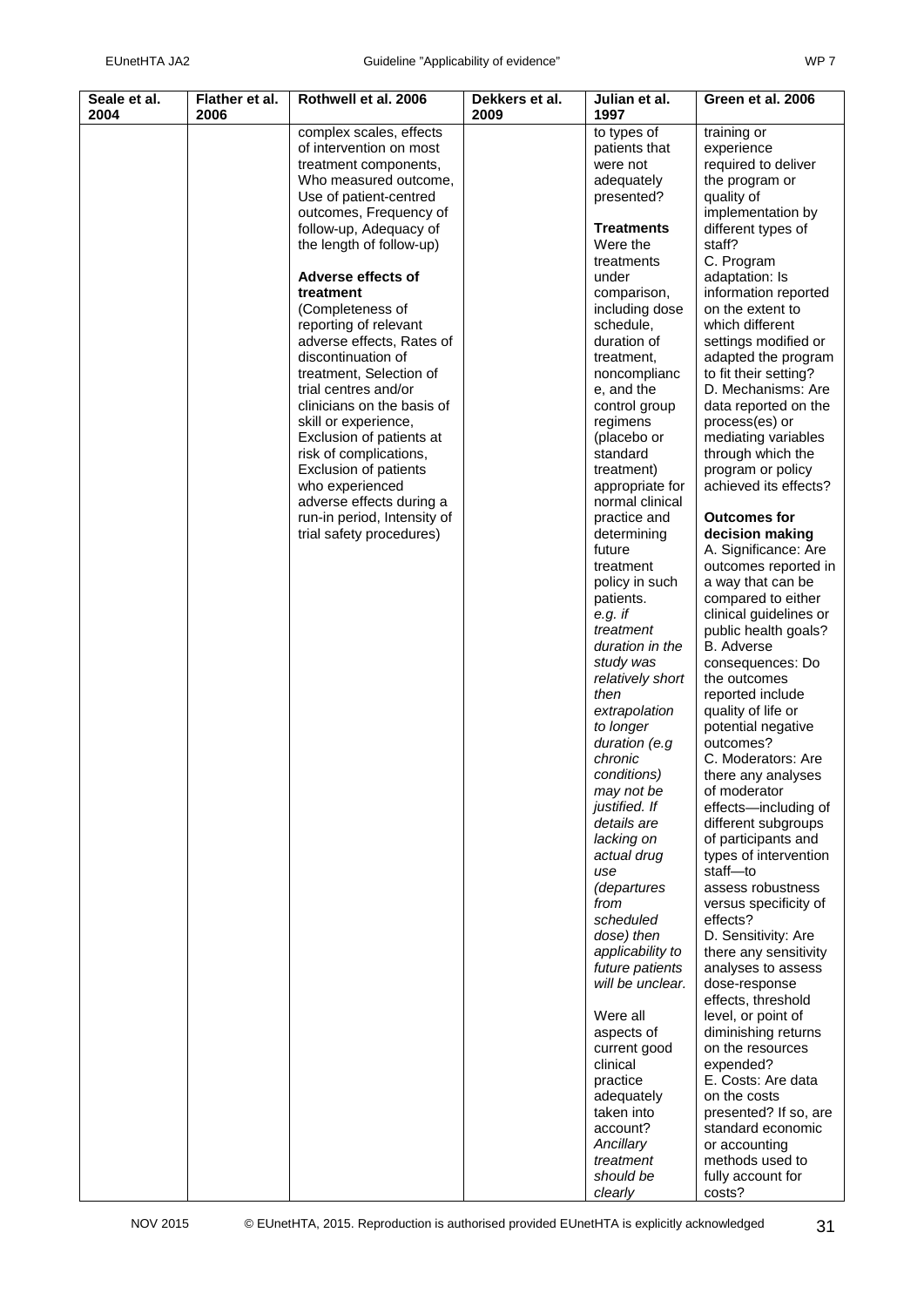| Seale et al.<br>2004 | Flather et al.<br>2006 | Rothwell et al. 2006 | Dekkers et al.<br>2009 | Julian et al.<br>1997      | Green et al. 2006                   |
|----------------------|------------------------|----------------------|------------------------|----------------------------|-------------------------------------|
|                      |                        |                      |                        |                            |                                     |
|                      |                        |                      |                        | specified (in              |                                     |
|                      |                        |                      |                        | in/exclusion               | <b>Maintenance and</b>              |
|                      |                        |                      |                        | criteria but               | institutionalization                |
|                      |                        |                      |                        | also the actual            | A. Long-term effects:               |
|                      |                        |                      |                        | number of                  | Are data reported on                |
|                      |                        |                      |                        | patients                   | longer term effects,                |
|                      |                        |                      |                        | receiving it).             | at least 12 months                  |
|                      |                        |                      |                        | The aim is to              | following treatment?                |
|                      |                        |                      |                        | make clear the             | В.                                  |
|                      |                        |                      |                        | role of a new              | Institutionalization:               |
|                      |                        |                      |                        | treatment in               | Are data reported on                |
|                      |                        |                      |                        | the context of             | the sustainability (or              |
|                      |                        |                      |                        | other existing             | reinvention or                      |
|                      |                        |                      |                        | treatments.                | evolution) of                       |
|                      |                        |                      |                        |                            | program                             |
|                      |                        |                      |                        | <b>Outcome</b>             | implementation at                   |
|                      |                        |                      |                        | measures                   | least 12 months<br>after the formal |
|                      |                        |                      |                        | and follow-up<br>Were the  | evaluation?                         |
|                      |                        |                      |                        | outcome                    | C. Attrition: Are data              |
|                      |                        |                      |                        | measure                    | on attrition by                     |
|                      |                        |                      |                        | (endpoints,                | condition reported,                 |
|                      |                        |                      |                        | indicators of              | and are analyses                    |
|                      |                        |                      |                        | patient                    | conducted of the                    |
|                      |                        |                      |                        | response)                  | representativeness                  |
|                      |                        |                      |                        | appropriate for            | of those who drop                   |
|                      |                        |                      |                        | reaching                   | out?                                |
|                      |                        |                      |                        | overall                    |                                     |
|                      |                        |                      |                        | conclusions                |                                     |
|                      |                        |                      |                        | about the                  |                                     |
|                      |                        |                      |                        | treatment(s)               |                                     |
|                      |                        |                      |                        | under                      |                                     |
|                      |                        |                      |                        | investigation.             |                                     |
|                      |                        |                      |                        | Consistency of             |                                     |
|                      |                        |                      |                        | measured                   |                                     |
|                      |                        |                      |                        | outcomes with              |                                     |
|                      |                        |                      |                        | conclusions                |                                     |
|                      |                        |                      |                        | drawn.                     |                                     |
|                      |                        |                      |                        | Was too                    |                                     |
|                      |                        |                      |                        | much                       |                                     |
|                      |                        |                      |                        | evidence                   |                                     |
|                      |                        |                      |                        | given to                   |                                     |
|                      |                        |                      |                        | surrogate                  |                                     |
|                      |                        |                      |                        | markers of                 |                                     |
|                      |                        |                      |                        | response<br>(e.g. physical |                                     |
|                      |                        |                      |                        | indicators)                |                                     |
|                      |                        |                      |                        | rather than                |                                     |
|                      |                        |                      |                        | the more                   |                                     |
|                      |                        |                      |                        | major                      |                                     |
|                      |                        |                      |                        | indicators of              |                                     |
|                      |                        |                      |                        | overall                    |                                     |
|                      |                        |                      |                        | prognosis                  |                                     |
|                      |                        |                      |                        | (e.g.                      |                                     |
|                      |                        |                      |                        | mortality,                 |                                     |
|                      |                        |                      |                        | major clinical             |                                     |
|                      |                        |                      |                        | events)?                   |                                     |
|                      |                        |                      |                        | Appropriate                |                                     |
|                      |                        |                      |                        | balance of                 |                                     |
|                      |                        |                      |                        | surrogate and              |                                     |
|                      |                        |                      |                        | clinical                   |                                     |
|                      |                        |                      |                        | outcomes                   |                                     |
|                      |                        |                      |                        | Was the                    |                                     |
|                      |                        |                      |                        | treatment                  |                                     |
|                      |                        |                      |                        | duration and               |                                     |
|                      |                        |                      |                        | length of                  |                                     |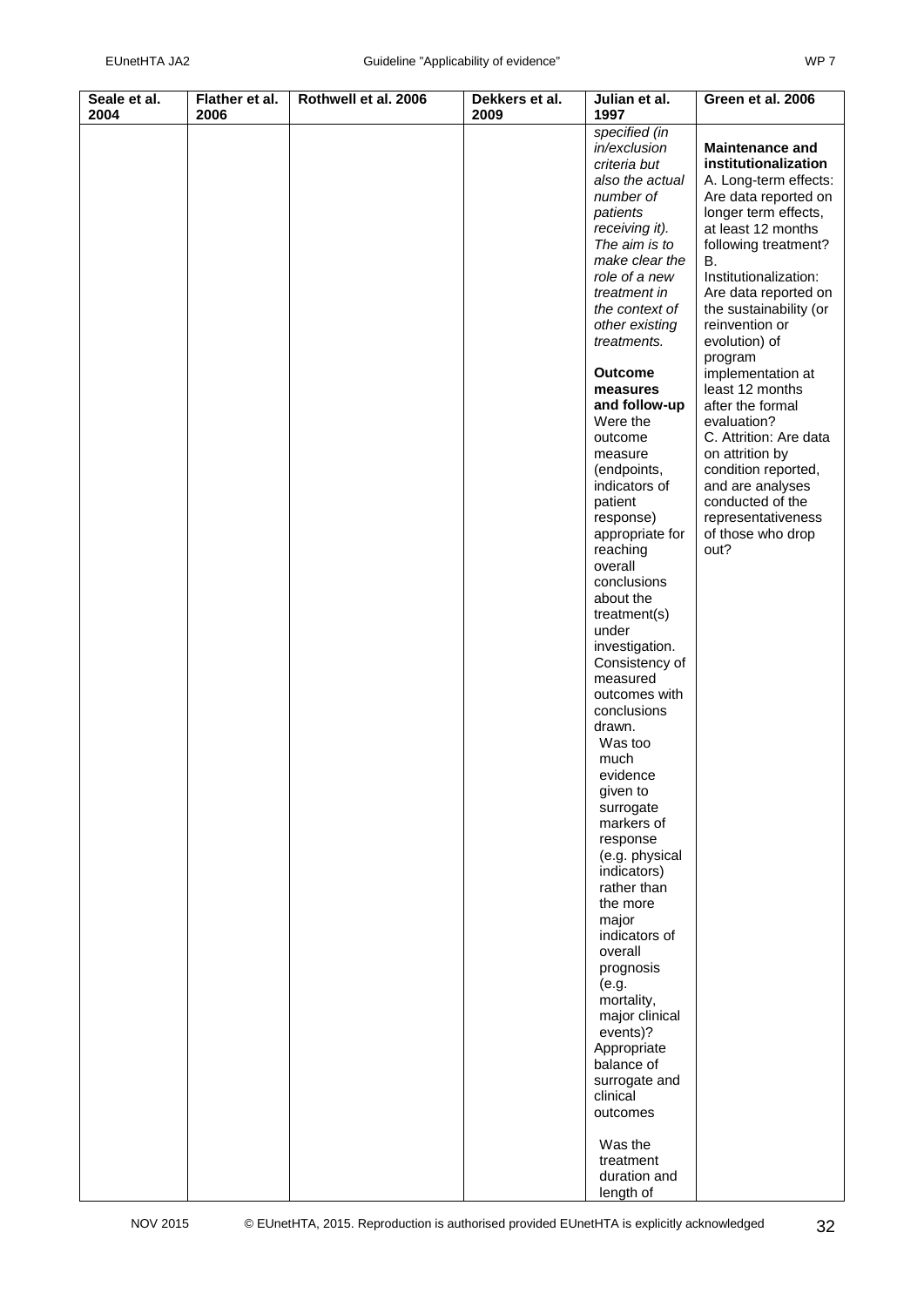| Seale et al.<br>2004 | Flather et al.<br>2006 | Rothwell et al. 2006 | Dekkers et al.<br>2009 | Julian et al.<br>1997 | Green et al. 2006 |
|----------------------|------------------------|----------------------|------------------------|-----------------------|-------------------|
|                      |                        |                      |                        | patient follow-       |                   |
|                      |                        |                      |                        | up sufficiently       |                   |
|                      |                        |                      |                        | reliable to           |                   |
|                      |                        |                      |                        | assess the            |                   |
|                      |                        |                      |                        | efficacy and          |                   |
|                      |                        |                      |                        | safety of             |                   |
|                      |                        |                      |                        | treatment?            |                   |
|                      |                        |                      |                        |                       |                   |
|                      |                        |                      |                        | Where                 |                   |
|                      |                        |                      |                        | adequate              |                   |
|                      |                        |                      |                        | steps taken to        |                   |
|                      |                        |                      |                        | elicit all            |                   |
|                      |                        |                      |                        | relevant              |                   |
|                      |                        |                      |                        | adverse               |                   |
|                      |                        |                      |                        | events and            |                   |
|                      |                        |                      |                        | side-effects of       |                   |
|                      |                        |                      |                        | treatment?            |                   |
|                      |                        |                      |                        | Coverage of           |                   |
|                      |                        |                      |                        | all relevant          |                   |
|                      |                        |                      |                        | outcomes              |                   |
|                      |                        |                      |                        | (adverse              |                   |
|                      |                        |                      |                        | events and            |                   |
|                      |                        |                      |                        | side effects).        |                   |
|                      |                        |                      |                        |                       |                   |
|                      |                        |                      |                        | <b>Conclusion</b>     |                   |
|                      |                        |                      |                        | Consideration         |                   |
|                      |                        |                      |                        | of the study          |                   |
|                      |                        |                      |                        | findings in the       |                   |
|                      |                        |                      |                        | context of            |                   |
|                      |                        |                      |                        | other available       |                   |
|                      |                        |                      |                        | evidence.             |                   |